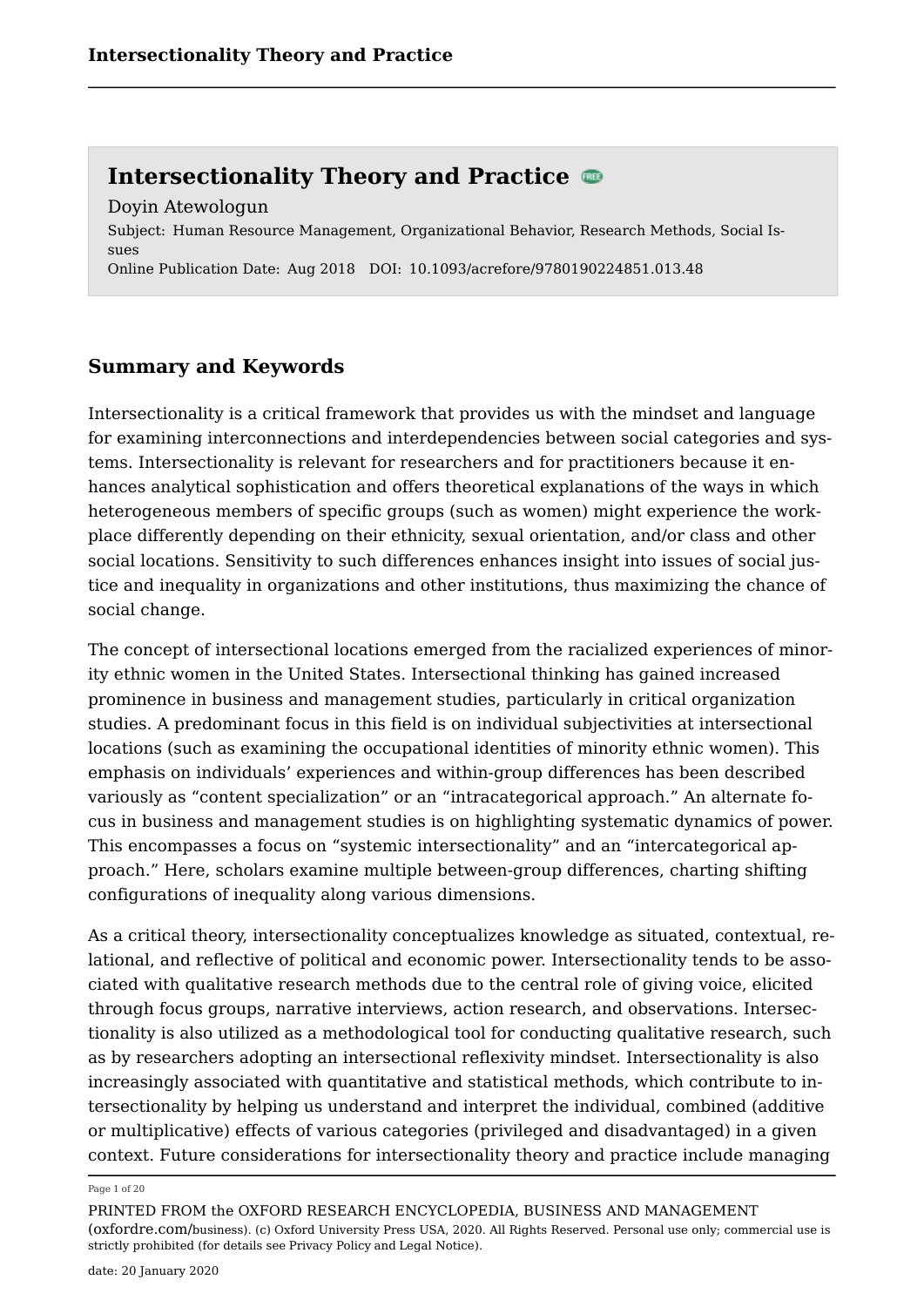its broad applicability while attending to its sociopolitical and emancipatory aims, and theoretically advancing understanding of the simultaneous forces of privilege and penalty in the workplace.

Keywords: intersectionality, identity, diversity, research, practice, method, theory

Intersectionality is a critical framework or approach that provides the mindset and language to examine interconnections and interdependencies between social categories and systems. This article presents an overview of the concept of intersectionality, its relevance for management and organizations, the debates and tensions associated with the theorization and practice of intersectionality, and considerations for intersectionality theory and practice in the future.

In the social sciences, an intersection denotes the crossing, juxtaposition, or meeting point, of two or more social categories and axes, or systems of power, dominance, or oppression. These categories and systems include social identities (e.g., woman, Pakistani), sociodemographic categories (e.g., gender, ethnocultural), social processes (e.g., gendering and racializing), and social systems (patriarchy and racism) (Dhamoon, 2011). One definition from the United Nations (2000) presents *intersectionality* as a concept to capture:

the structural and dynamic consequences of the interaction between two or more forms of discrimination or systems of subordination. (Intersectionality) specifically addresses the manner in which racism, patriarchy, economic disadvantages and other discriminatory systems contribute to create layers of inequality that structure the relative positions of women and men, races and other groups.

(UN Gender and racial discrimination: Report of the Expert Group Meeting)

Therefore, intersectionality draws attention to individuals' and groups' multiple positionality at micro (individual) and macro (sociostructural) levels. The difference between seeing parallels and seeing intersections is that intersectionality "makes clearer the arithmetic of the various forces—the offsetting, ameliorating, intensifying, accumulating, or deepening" (McIntosh, 2012, p. 198) impacts of power in individual lives and in societal structures.

The multilevel aspect of intersectional thinking offers a breadth and complexity with which organizational scholars and equality practitioners can engage. The power of intersectionality as a framework for organizational studies is its potential to tap into theoretical, applied, and lived experiences (Brewer, Conrad, & King, 2002). Adopting an intersectional approach lowers the risk of essentialism. Essentialist assumptions are (often implicit) ways in which individuals infer "real" value in attributes differentiating members of different groups, such that these distinctions are interpreted as absolute differences between groups, and nothing much beyond this (Atewologun, 2011). For example, essentialism is the assumption that an individual's ethnicity or gender constitutes them without

Page 2 of 20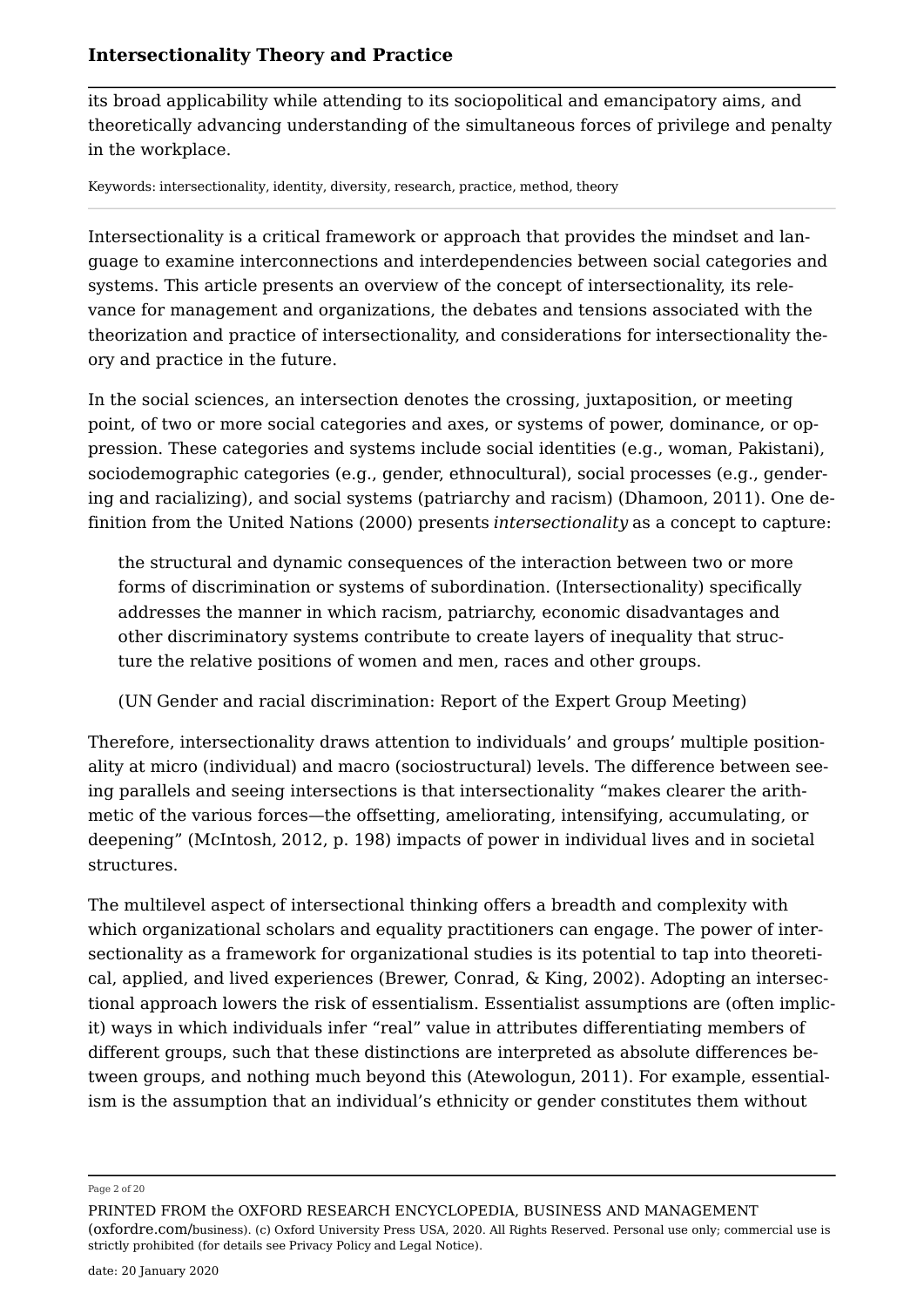considering how other factors influence these (such as other identities, times, spaces, and systems).

Intersectionality has conceptual similarities with the notion of fault lines, a perspective on group process in which having members with multiple shared characteristics (e.g., age, gender, and nationality) elicits within-group boundaries (Lau & Murnighan, 1998). Rather than being a group level phenomenon per se, intersectionality emphasizes the configuration of power, disadvantage, and privileged status at the level of the individual and societal structure. Intersectionality provides a means of conceptualizing that between-group differences stem from multiple and parallel factors. Intersectionality also provides a means of examining nuanced and complex within-group comparisons, while challenging assumptions of within-group homogeneity. An illustration of this nuance is Meyer's (2012) intersectional analysis of experiences of homophobic violence. Meyers (2012) reveals the racialized and gendered aspects of anti-queer violence such that black lesbians experienced anti-queer violence differently from their white counterparts. Further, black and Latino/Latina respondents often perceived anti-queer violence as implying that they had negatively represented their racial communities, while this was relatively absent in white respondents' narratives (Meyer, 2012). Similarly, De Vries' (2015) accounts of the experiences of trans men reveal the inequalities within the criminal justice and labor market system, based on interconnecting social positions. For example, presenting oneself as white and middle class situationally muted the stigmatized position experienced by trans Latinos, showing that "structural barriers are differentially permeable based on their interconnecting social positions" (De Vries, 2015, p. 23). Such dynamic analyses demonstrate how the very same categories (e.g., transgender man) may have differing implications in the context of other identities (such as class and ethnicity), and how these categories become more or less salient and have different meanings for the same people in different contexts.

Intersectionality increases analytical sophistication and offers theoretical explanations of the ways in which heterogeneous members of specific groups (such as women) might experience the workplace differently (as leaders, board members, line managers, construction workers, or IT engineers, for example) depending on their ethnicity, sexual orientation, and/or class, and other social locations. Sensitivity to such differences enhances insight into issues of social justice and inequality in organizations and other institutions, thus maximizing the potential impact of social change. Intersectionality is relevant because it helps individuals, scholars, and practitioners make sense of, and work with, the complex experiences that occur at the juncture of these social categories and systems, and the implications therein.

# **What Is Intersectionality?**

Several review articles have sought to systematize current thinking and practices for interrogating interdependent categories and systems of power/penalty. A central issue in these reviews relates to what the term *intersectionality* signifies. Rodriguez, Holvino,

Page 3 of 20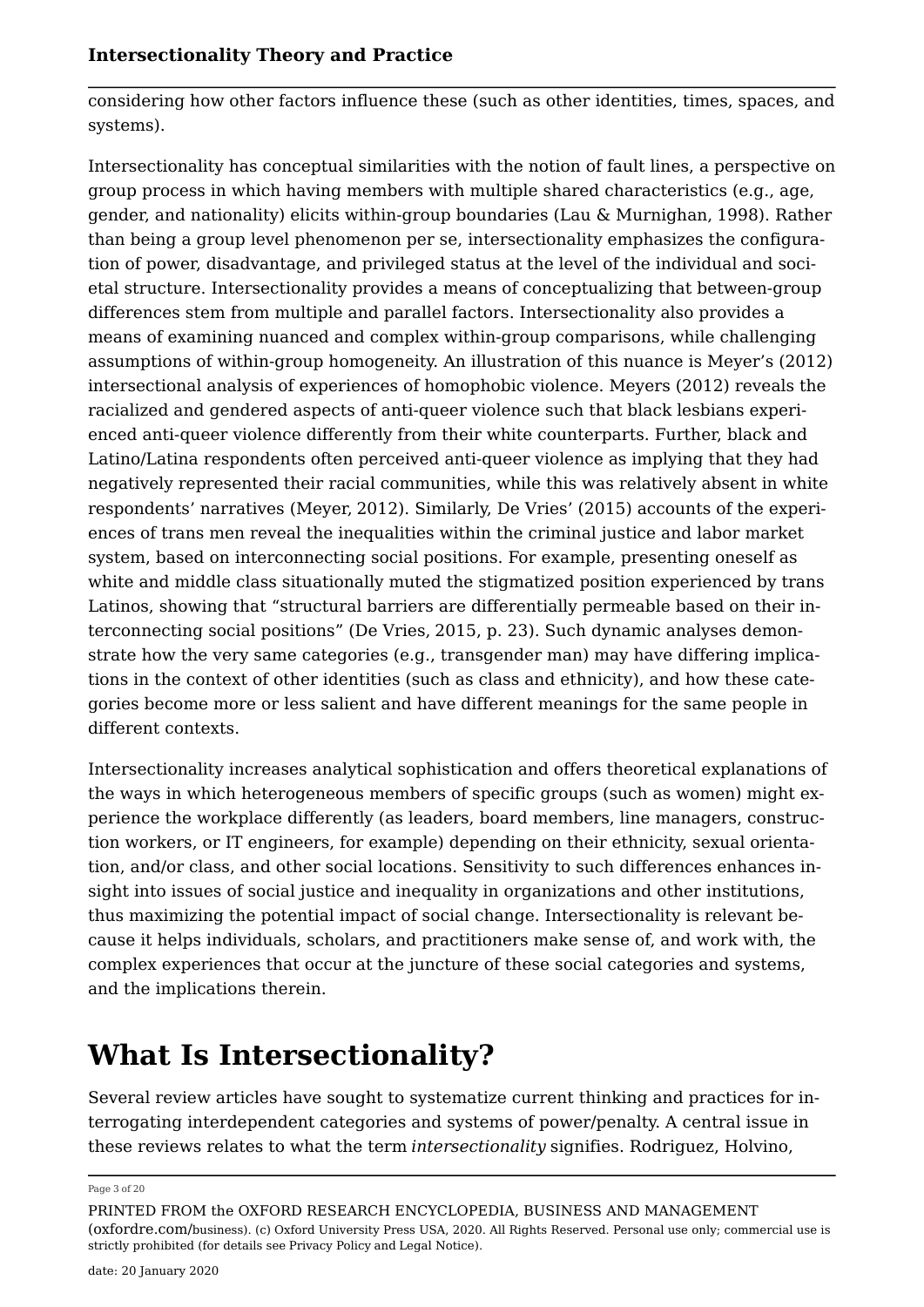Fletcher, and Nkomo (2016) cite sources variously referring to intersectionality as a metaphor (e.g., Acker, 2011), a concept (e.g., Knapp, 2005), a research paradigm (e.g., Dhamoon, 2011), an analytical sensibility, (i.e., a way of thinking about identity and power; Crenshaw, 2015), an ideograph (Alexander-Floyd, 2012), and a knowledge project (Collins, 2015). These numerous conceptualizations could attest to the flexibility, breadth, and complexity of the term on one hand, but also reflect its status as a relatively recent conceptual framework.

Else-Quest and Hyde (2016) summarize three assumptions underlying most definitions of intersectionality. The first assumption is a recognition that people are characterized simultaneously by their membership in multiple social categories (e.g., gender, ethnicity, religion, sexual orientation, able-bodiedness, etc.) and by awareness that these categories are intertwined such that the experience of one social category is linked to their membership of other categories. In working groups, when multiple attributes (e.g., gender, age) of group members come into alignment, diversity-related fault lines occur (Lau & Murnighan, 1998). Fault lines split teams into relatively homogeneous subgroups, which can increase team conflict and impede performance (Bezrukova, Spell, Caldwell, & Burger, 2016; Thatcher, Jehn, & Zanutto, 2003). A second assumption underlying definitions of intersectionality is that, embedded within each socially constructed category, is a dynamic related to power and power interrelations. This makes attention to power an essential component of intersectional analyses. The third assumption, presented by Else-Quest and Hyde (2016), is that all social categories have individual and contextual facets to them. That is, social categories are intrinsically linked to personal identities, as well as to wider institutional processes/practices and structural systems. The entwined personal and structural implications of intersectional thinking thus render the meaning and experiences relating to social categories fluid and dynamic.

Hulko recommends viewing intersectionality thinking as a "paradigm" in reference to its broad use (including the notion of interlocking oppressions) as "a cohesive set of theoretical concepts, method of analysis, and belief system" (2009, p. 44). Hulko (2009) then advocates the use of intersectionality as a "lens" or "perspective" to encompass approaches at a relatively narrower, microscope of examining social identity multiplicity in a manner that is neither additive nor reductive.

## **The History of Intersectionality**

The notion of intersectionality is rooted in the racialized experiences of minority women in the United States. Early criticisms of the artificial separation of gender and ethnicity in women's lives can be found in the black and Latina feminist movements of the 1970s and early 1980s, which argued that (mainstream) feminism had advanced the cause for white women while silencing the voices of minority women. For example, the Combahee River collective comprising black lesbians emphasized the importance of understanding multiple forms of subordination that comprise interlocking oppressions (Combahee River Collective, 1986). Additionally, some of the titles from black feminist scholars are telling of the sentiments behind the movement, such as bell hooks' "Ain't I a woman?" (1981) and

Page 4 of 20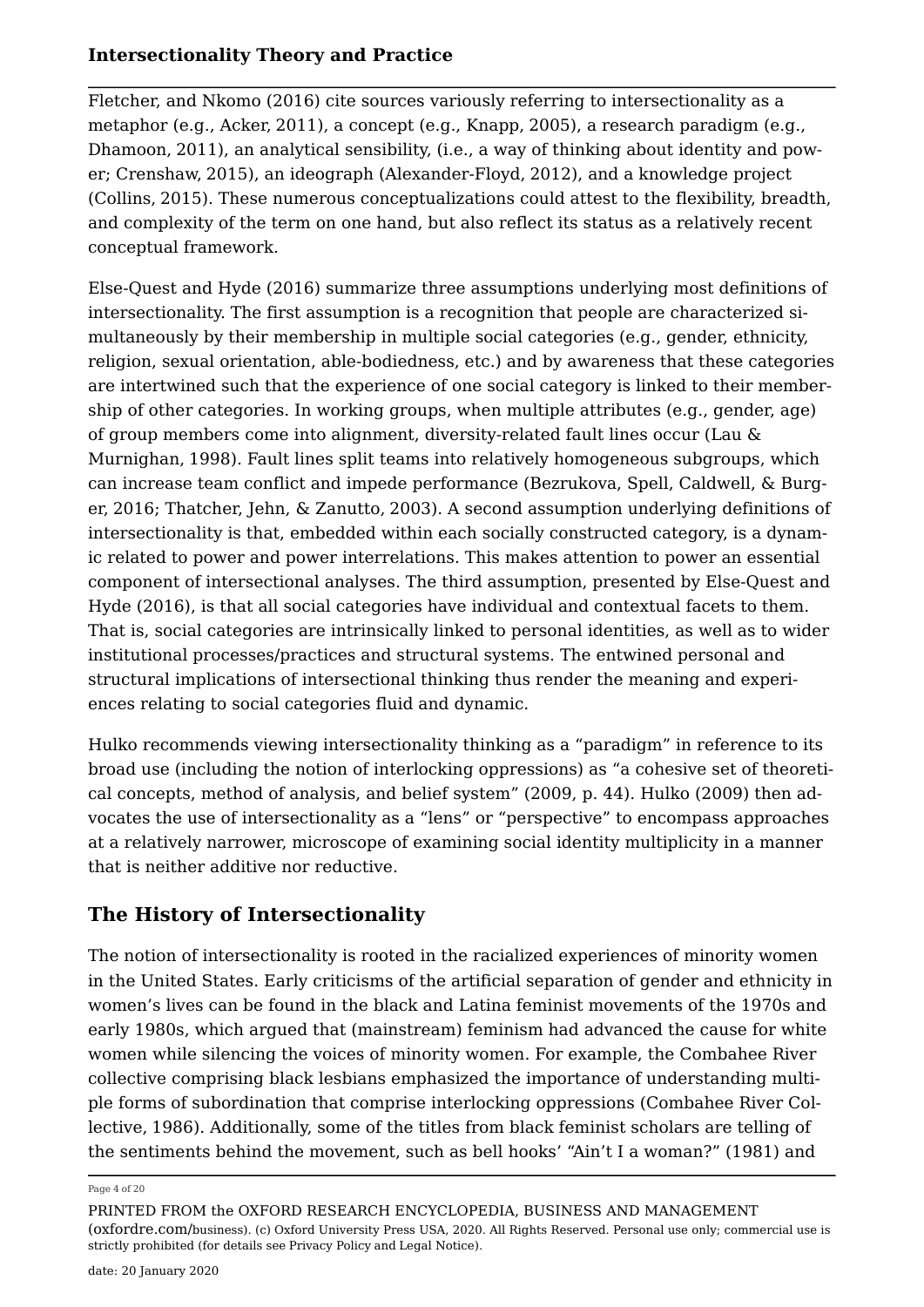Hull, Scott, and Smith's "All the women are white, all the blacks are men: But some of us are brave" (1982).

The term intersectionality specifically derived from the work of critical legal scholar, Kimberley Crenshaw (1989), who sought to draw attention to how treatment of African American women within the law needed to be interpreted, analyzed, and understood through the dual lenses of gender and race discrimination. Similar concepts drawing attention to the implications of multiple positionality were the notions of interlocking oppressions (Collins, 1990) and gendered racism (Essed, 1991).

Intersectionality has become the commonly adopted term to capture thinking around interfaces, multiple oppressions, and mutual constitutions (see Tuori, 2014) that can be located in legal, political, and sociological academic scholarship; and, in particular, the critical feminist streams of these disciplines. Intersectional thinking has gained increasing prominence in work and organizational studies, primarily utilized as a specific framework for analyzing positions and experiences within the "gendered and ethnicised occupational hierarchy" (Bradley & Healy, 2008, p. 40).

Rodriguez and colleagues (2016) outline the history of intersectionality in work and organizations, from its focus on social identities to structural manifestations of workplace inequalities, such as the attention to gendered organizations (Acker, 1990) and inequality regimes (Acker, 2006, 2009). Inequality regimes are *"*loosely interrelated practices, processes, actions, and meanings that result in and maintain class, gender, and racial inequalities within particular organisations" (Acker, 2006, p. 443). The predominant focus of intersectionality studies in business and management studies is on individual subjectivities and intersectional locations "to highlight the texture and consequence of inequalities experienced by individuals and groups given their social membership" (Rodriguez et al., 2016, p. 202). This emphasis on individual experiences and within-group differences has been variously described as "content specialization" (Hancock, 2007) or an "intracategorical approach" (McCall, 2005). In work and organization studies, a typical illustration of this approach is Adib and Guerrier's (2003) analysis of narratives of women working within hotels. Their respondents' intersecting identities are observed as fluid, as they position themselves within institutional power arrangements according to race, ethnicity, nationality, and class. Rather than constructing their work experiences as an outcome of one type of difference added to another, the women in Adib and Guerrier's (2003) study constructed narratives that revealed the simultaneous and shifting nature of their identities, as one or more identities were emphasized or downplayed as a form of resistance.

The alternative to focusing on individual experiences and within-group differences in work and organizations is highlighting systematic dynamics of power. This traditionally more critical approach encompasses a focus on "systematic workplace disparities in the control and power of organisational goals processes, resources, and outcomes" (Rodriguez et al., 2016, p. 202). These approaches are clustered broadly by Atewologun and colleagues (2016, p. 224) as studies that examine how "ideologies, structures, institutions and experiences interact to sustain societal inequalities and power re

Page 5 of 20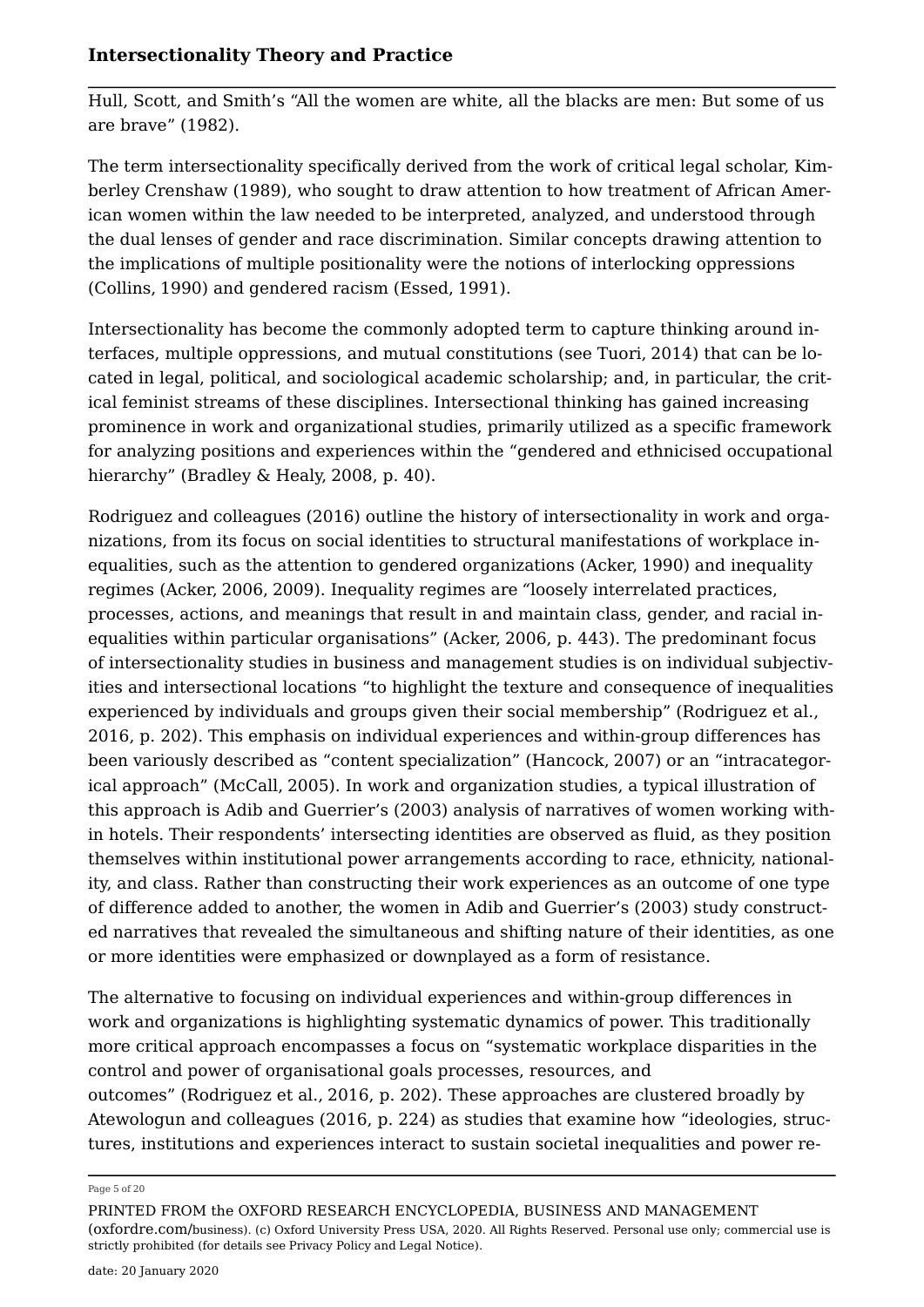lations" that play out in the workplace. In this cluster is Choo and Ferree's (2010, p. 135) "systemic intersectionality," examining "how inequalities span and transform structures and activities at all levels and in all situational contexts." Likewise categorized by Atewologun and colleagues (2016) is McCall's 2005 "intercategorical approach," in which scholars examine multiple between-group differences charting shifting configurations of inequality along various dimensions. Similarly, Dhamoon (2011) encourages analyzing processes of differentiation (e.g., racialization and sexualization), through which subjectivities are produced, and their corresponding systems of domination (i.e., racism and sexism). Here, focus is not on individuals, categories, groups, or institutions, but on techniques of power—that is, "doing difference" and "Othering" rather than "the Other."

An illustration of this second cluster of approaches to intersectionality is the sociological evaluation of Browne and Misra (2003) of the US labor market. The authors demonstrate that a major influence on domestic work is global restructuring, which creates a pool of immigrant women workers who perform housework and childcare for extremely low wages to service high-paid professionals. Often, these immigrant workers hail from more privileged backgrounds in their origin countries, yet their previous experiences and backgrounds are frequently ignored by their employers. Additionally, their wages are kept low based on prevailing societal assumptions that women are not breadwinners; and such exploitative wages may be justified and sustained by their employers' beliefs that immigrants are "better off" in the United States earning low pay than in their home countries (Browne & Misra, 2003). Thus, a sociological intersectional analysis of domestic labor demonstrates the intertwining of race/ethnicity, gender, nationality/citizenship, and class.

Warner, Settles, and Shields (2016) advocate a both/and logic that integrates the complexities and commonalities of intersectionality. This logic entails examining individual identities and making group-level comparisons, while examining additional intersections and the diversity of experiences therein. Thus, individual-level analyses would entail comparing individual identities to each other as well as considering intersections as systems of inequality. They offer an illustration of how this can be done in their analysis of Risman (2004)'s examination of Espiritu's (1997) work on Asian male migrants to the United States. In explaining how racism is gendered and classed, Risman (2004) acknowledges that it is important to examine the patterns and commonalities in these men's experiences (e.g., the general stereotyping of Asian men as effeminate). However, scholars can also go beyond this to examine differences (e.g., between Vietnamese and Chinese men's experiences) as well as the ways in which broader structures, across and within history and society (such as immigration policies and propaganda during the war) have similarly and differentially influenced these men's experiences.

Another example of applying a "both/and" logic to intersectionality is analyses incorporating everyday lived experiences into broader socio-structural lenses. One such example is Carrim and Nkomo's (2016) work on South African Indian women's managerial identity work. These authors explicitly implicate the socio-political-historical context in analyzing intersections among categories of difference. This impacts the managerial identities of South African Indian women in various ways, such as growing up in a racialized apartheid

#### Page 6 of 20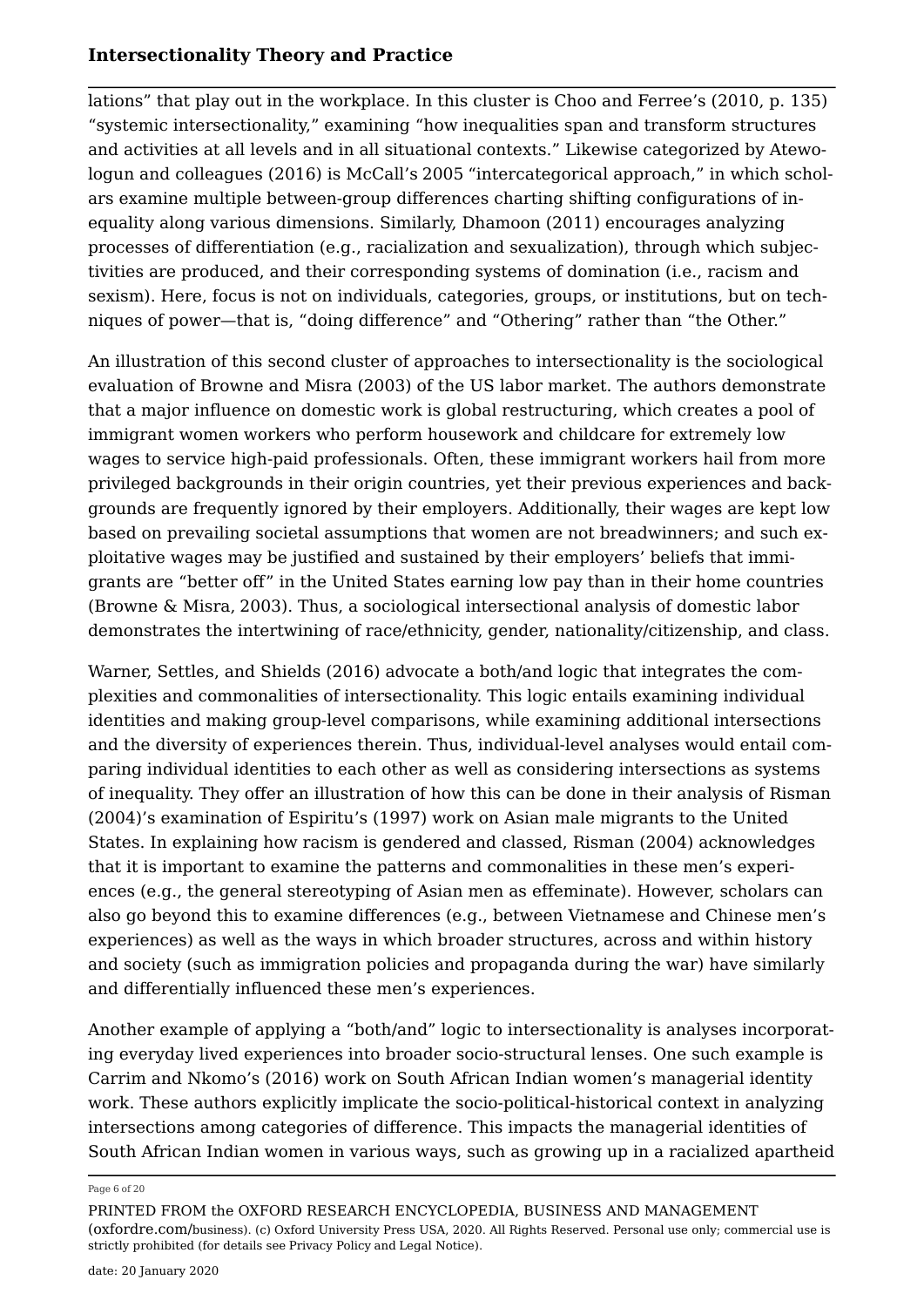system infused with patriarchy and immersion in Indian culturalization, as well as the women's position in time as the first cohort of their kind to enter corporate South Africa. Another adoption of a both/and logic requires engaging with cultural narratives at different levels. Narratives are collective representations of disembodied types of actors, that exist at the macro (cultural), meso (institutional and organizational), and micro (personal) levels (Loseke, 2007). Intersectional analyses that adopt this framework could examine (e.g., black men's) personal stories of career experiences, their embeddedness in organizational narratives, such as leadership narratives and diversity discourses, and could further embed this in more macro cultural stories such as the stereotype of black men being aggressive. A similar suggestion is Brewer, Conrad, and King (2002) two-pronged approach, which includes bottom up theorization, placing the experiences of "women of color" at the center of analyses (e.g., Pompper, 2007), combined with top down approaches investigating social structures and the political economy (e.g., Syed, 2007). This combined approach is likely to elucidate the ways in which structure and agency work together to account for the experiences of diverse groups in the workplace.

# **Theorizing Intersectionality**

Theory is central to advancing our understanding of the world, distinguishing between mere observations of a phenomenon and academic evidence and data around which new knowledge can be constructed (Atewologun, 2011). Theorizing intersectionality entails engaging with how we conceptualize problems of multiple positionality and interlocking oppressions and then formulate social explanations for addressing these (Clarke & Mc-Call, 2013). As a way of understanding and organizing new knowledge, intersectionality may be best conceived as a critical theory (Else-Quest & Hyde, 2016). That is, intersectionality acknowledges that power relations play a fundamental role in the construction of thought, experience, and knowledge. According to Else-Quest and Hyde (2016), critical theory is differentiated from a traditional falsifiable grand theory as it advances social justice goals, in contrast to grand theories being more aligned with positivist traditions. As a critical theory, intersectionality is best aligned with social constructionist and feminist standpoint epistemologies (Else-Quest & Hyde, 2016).

Constructionist approaches to social inquiry reject the notion that interpretation and meaning can be objectively understood (Atewologun, 2011). Social constructionism acknowledges that meaning-making and interpretation occur in the context of the (social) world into which we are born, including its historical and cultural influences. Social constructionism emphasizes that the "social and psychological worlds are made real (constructed) through social processes and interaction" (Young & Collin, 2004, p. 375). Similarly, standpoint theory conceptualizes knowledge as situated and relational rather than objective. Thus, theorizing through an intersectional lens means acknowledging that much knowledge is contextual and reflective of political and economic power (De Vries, 2015). However, Warner, Settles, and Shields (2016) caution that standpoint feminist theory applied to intersectionality runs the risk of essentializing. They recommend researchers avoid the risk of essentializing by emphasizing how individual participants'

#### Page 7 of 20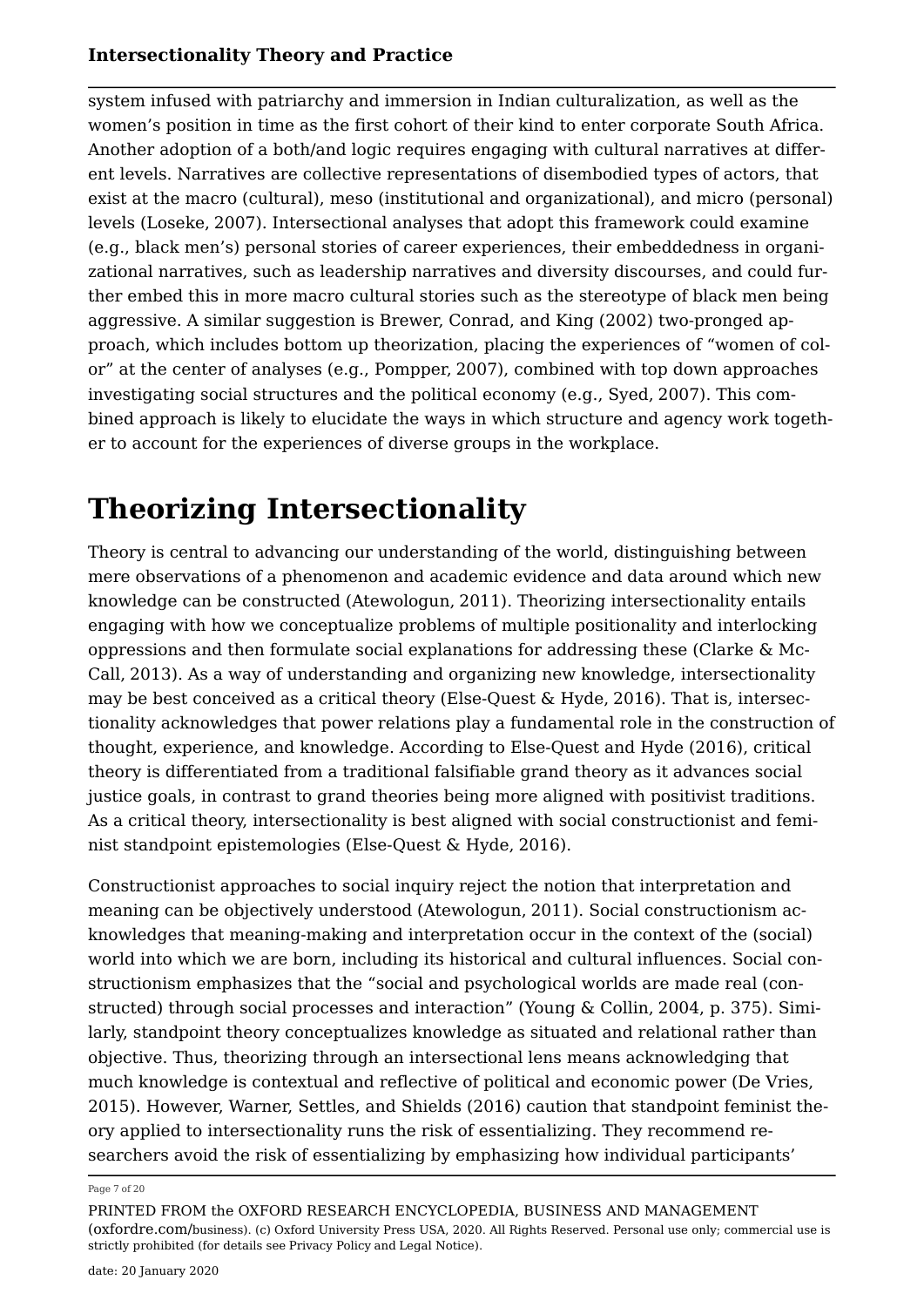lived experiences offer rich insights into the particular dynamics at play in the given context relative to the intersecting identities, rather than claim a universal advantage held by oppressed groups in understanding power dynamics. Warner and colleagues (2016) also recommend that specific insights from these intersectional locations be tested empirically.

In theorizing intersectionality, Clarke and McCall discuss the framework's potential to offer "different explanations of the same facts" (2013, p. 351). They advocate that even projects that do not set out to be intersectional can benefit from applying an intersectional frame as a theoretical resource to craft "inclusive normative solutions to problems of social inequality" (Clarke & McCall, 2013, p. 361). For example, the issue of women's fertility (which has implications for women's careers) has traditionally focused on classbased explanations. However, research cited by Clarke and McCall (2013) suggests that class-based explanations of family formation experiences are racialized. Historically, insights into women's fertility that comes from connecting racial to class differences are often underplayed (according to Clarke & McCall, 2013), diminishing our capacity for understanding diametrically opposed experiences among educated women in this area. Thus, social constructionist and standpoint perspectives on intersectionality reveal the value of knowledge embedded in historical and cultural practices that emanates from the position of multiple marginality.

While all intersectional scholars would agree about the centrality of multiple marginal status for knowledge, a recurring challenge concerns the manner by which one decides on which intersections, oppressions, categories, or identities to focus. Tatli and Ozbilgin (2012) advocate an emic approach to contrast the predominant etic approaches of using predefined multiple categories of identity. An emic approach would be more sensitive to the relational and contextual dynamics of identities at work. It is also more likely to enable new categories of difference to emerge from the data. To operationalize this, Tatli and Ozbilgin (2012) suggest applying Bourdieu's theory of social capital to enable intersectional diversity scholars to detect asymmetries in capital accumulation. Anthias (2013) warns against reducing differences to identities, and points out the impossibility of attending analytically to plurality and simultaneity, and the challenge of managing completing claims, of which marginalized positions are most important, and how many differences ought to be incorporated. To fulfill its call as a paradigm or method that explains wide-ranging social phenomena, it is no use for intersectionality to focus just on the experiences of a specific subordinated group. Thus, a fine balance is required to capture individuals' lived experiences in a given context relative to certain intersecting identities while avoiding the risk of collating an unending list of social categories to be included/explored as well as debates about how to prioritize them. Additionally, analyses of intersections ought to embrace theorizing around clusters of power and privilege, which may be underplayed if sole focus is on giving voice to experiences relating to oppression and marginalization.

#### Page 8 of 20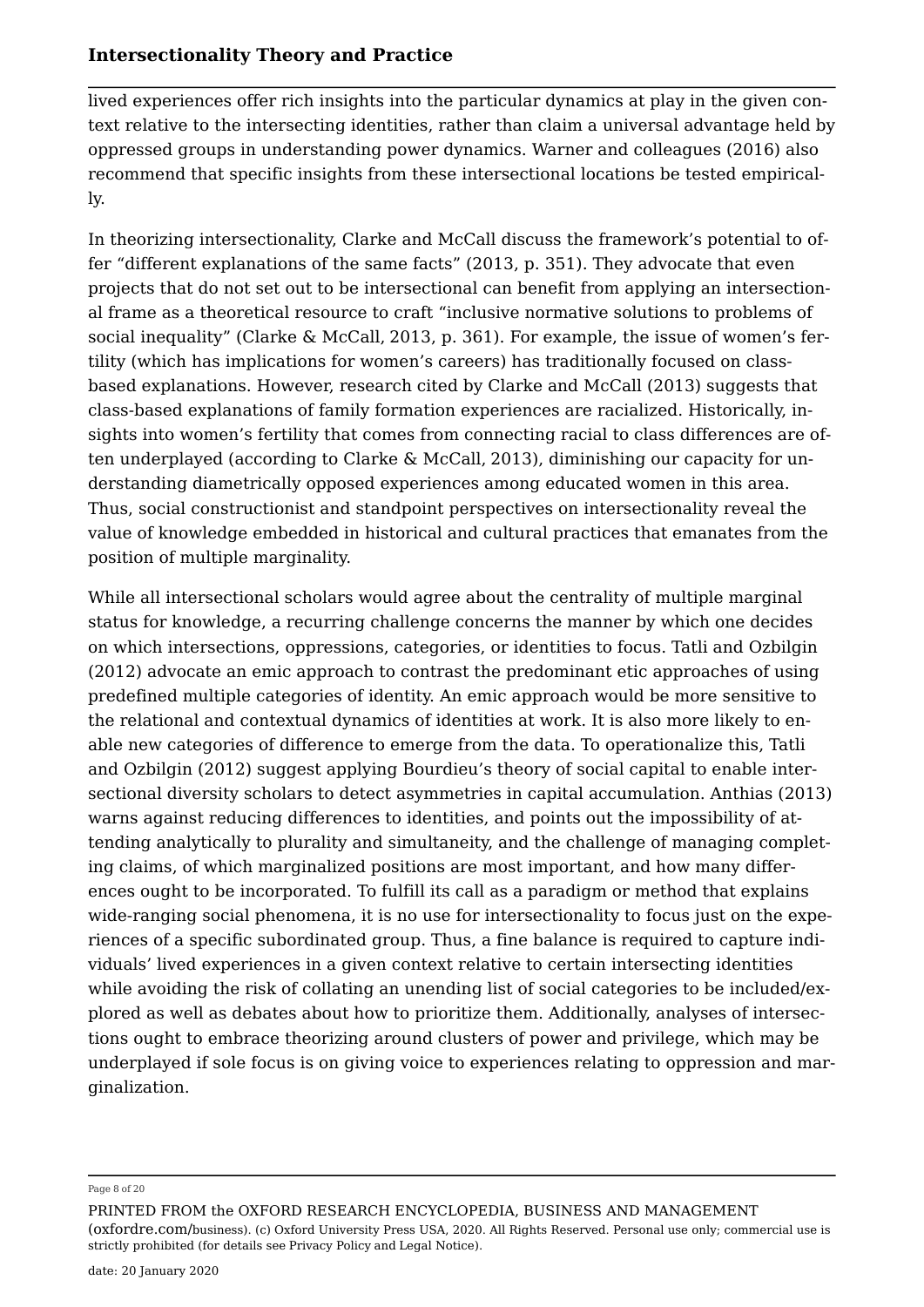One approach that manages the tensions of giving voice versus deciding against competing social categories may be found in the De Vries (2015) study of transgender individuals, which offers further insight into how multiple marginal positions can be managed. De Vries (2015) advocates a multifaceted and transparent prism that utilizes heuristic categories to analyze connections between social positions and institutional structural stratification. De Vries' (2015) approach takes on a complex, multifaceted analysis across 12 categories (race, gender, sexuality, class, nationality, ability, language, religion, culture, ethnicity, body size, and age). In this working model, social categories are represented by planes on the prism, and analyzed along multiple aspects comprising both subjective and objective modes. For example, social class is analyzed according to one's perceived/attributed class by others, one's class identity, the individuals' socio-economic status as well as their cultural capital. This technique goes beyond examining binary experiences in which categories are exclusive of each other; it also avoids the common situation in which unmarked and privileged identities are not interrogated or subjected to enquiry and allows for a continuum of categories that may embrace gender fluidity or able-bodiedness, or shadism. Additionally, this approach challenges the assumed universality of experiences (an illustration of this is how the mannerisms that help define gender are based on the non-disabled body) (de Vries, 2015).

For De Vries (2015), tuning into multiple facets and the diversity within these concepts revealed the limitations of previously adopted terms. For example, De Vries (2015) revealed how Asian Americans (Chinese Americans, Korean Americans, and Japanese Americans) did not identify with the research call for transgender people of color, a term which they associate with black and Latina/o populations.

De Vries (2015) also advocates the development of an intersectional narrative, as opposed to a list of identities, to situate oneself as a researcher. The model thus frames researchers' positionality, making explicit how various facets come into play and offer strengths and limitations to the research context/content, focus and design. Indeed, the intersectional researcher's multiple positionality in their knowledge project is an important, and perhaps underutilized frame. Atewologun and Mahalingam (2018) recommend that researchers cultivate intersectional reflexivity, a mindset that is based on Yuval-Davis' (2013) advocacy of a "situated intersectional perspective" for studying everyday, embodied intersections. Cultivating intersectional reflexivity entails first articulating intersectionalities salient to the research project, then identifying in advance possible sites of intersectional identity salience (see Atewologun, 2014), in intrapersonal, interpersonal, and institutional domains. Last, cultivating intersectional reflexivity entails taking steps to manage the emotions, knowledge, and experiences associated with heightened awareness. According to Atewologun and Mahalingam (2018), this researcher mindset is critical at the start of the research project but also during the research process as participants and researchers co-produce data and knowledge.

Overall, advancing intersectionality thinking requires the ongoing development of theories and methodologies that are sensitive to its nuance and complexities. Some of the ways to approach this have been discussed. Rodriguez et al. (2016) request a move away

Page 9 of 20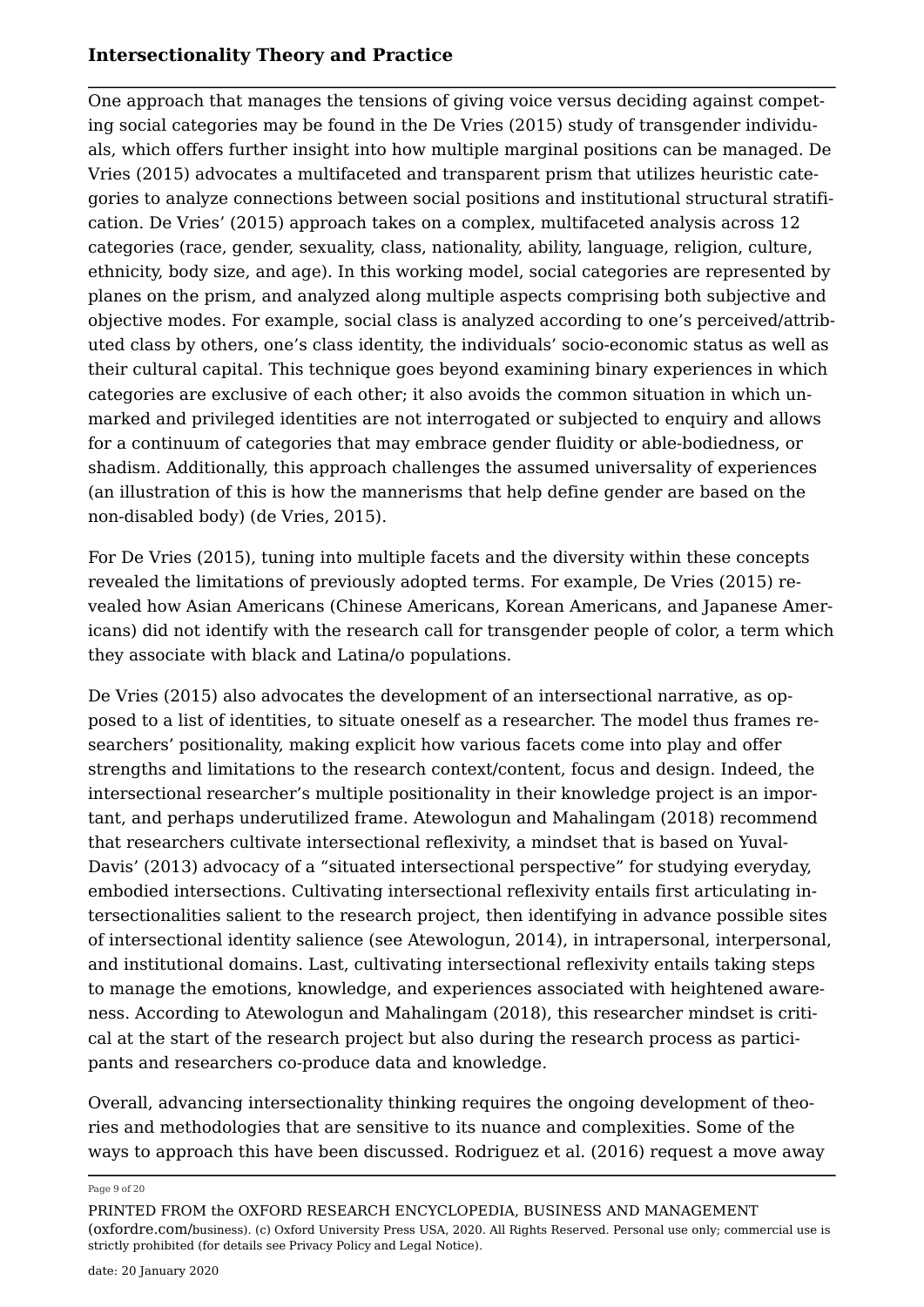from subjective identity-centered approaches to those in which individual experiences and encounters are linked with structures and institutional arrangements in organizational and management practices. Thus, there is further need for techniques that stipulate the mechanisms and conditions through which social identity categories intersect, that provide enhanced understanding of the impact of these effects, and that demonstrate the link between the insights from a macro, structural perspective with the lived experience from a micro, individual focus.

## **Practicing Intersectionality**

This section considers practice in wide terms including methods and methodology, as well as implications for managers, practitioners, and educators.

## **Intersectionality as Research Practice**

With regard to methodology, Rodriguez et al. (2016) summarize the steps for operationalizing intersectionality for empirical examination. The process entails, first, making decisions regarding what data to collect and how to collect it, then conducting analyses that are sensitive to the range of diversities under examination and the nature of their interrelations; then outlining the structural factors at play while maintaining the fluidity and the temporal and contextual dimensions of intersections. Intersectionality tends to be associated with qualitative research methods due to the central role of giving voice. Qualitative methods often include focus groups, interviews, action research sessions, and observations, to elicit stories and narratives (Byrd, 2014). Intersectionality studies have also involved thematic analysis, such as Cole, Avery, Dodson, and Goodman's (2012) historical evaluation of news articles concerning interracial and same sex marriage. Qualitative intersectional researchers are urged to go beyond content specialization of black women (Hancock, 2007) and begin to examine power and privilege; they could also acknowledge the fluidity and social construction of social identities more explicitly in their design, and interpret results in the context of social, historic, and structural inequalities. Further, Atewologun and Mahalingam (2018) offer suggestions for how intersectionality can be used as a methodological tool in qualitative research. They discuss five practical tools and techniques for eliciting researcher and researched perceptions and experiences as they cohabit socially constructed intersectional positions in a research project. These tools, to be used throughout the entire research cycle include—an intersectional reflexivity mindset (earlier discussed), a privilege versus penalties board game, an intersectional identity constellations graph, intersectional identity work journal, and participant-led audio data collection method.

Although intersectionality tends to be associated with qualitative research, there are strong advocates for its application and contribution within quantitative paradigms. The tenets of quantitative research may have been perceived historically as impediments to intersectional studies. Challenges of integrating intersectional thinking with quantitative method incorporate logistics (i.e., finding adequate samples to test different conditions),

Page 10 of 20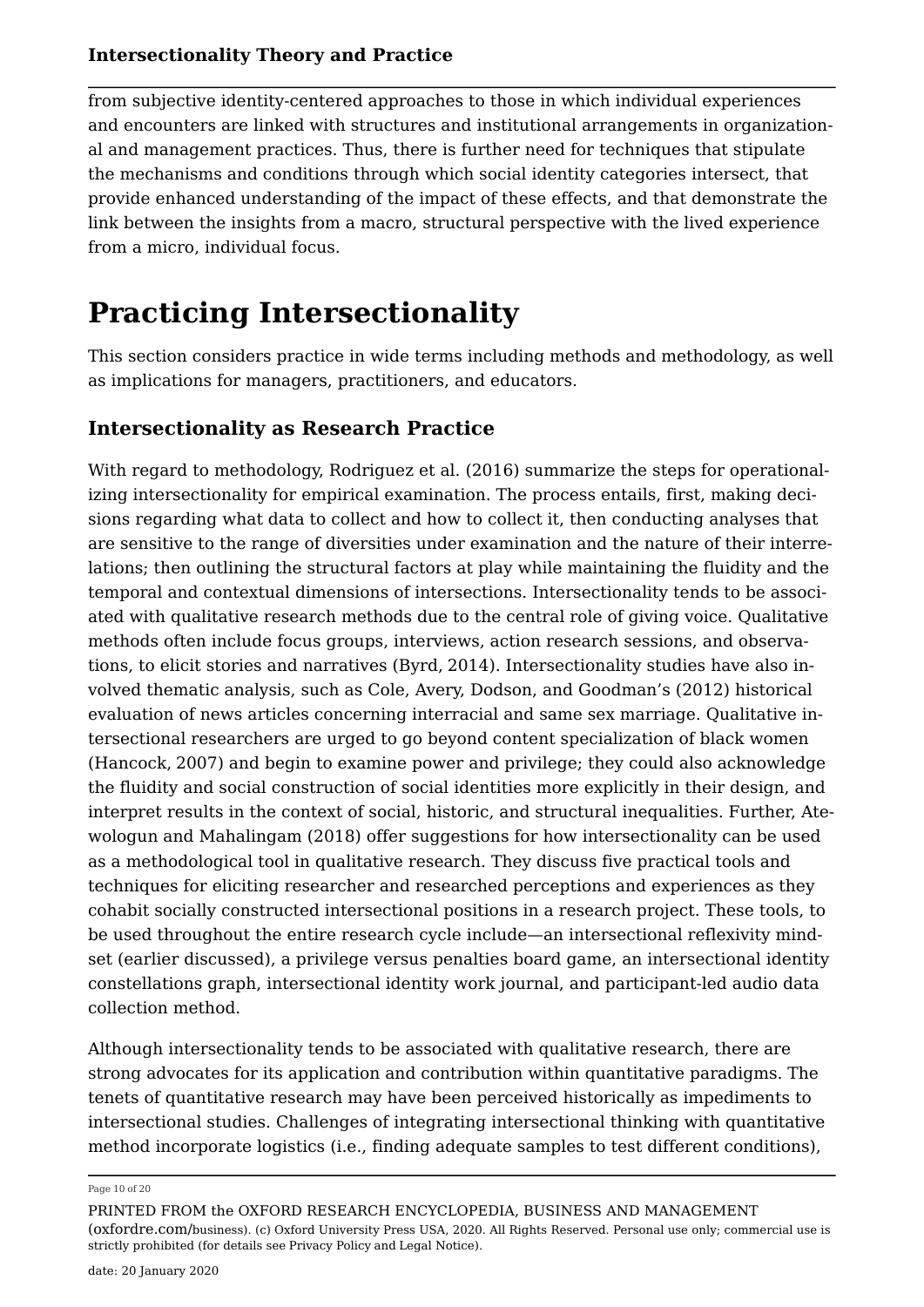methodological complexity, and difficulties with interpreting findings theoretically (Goff & Kahn, 2013). There are, however, a number of guidelines that business and management researchers operating within positivist paradigms (in particular quantitative and mixed method approaches) can embrace to integrate intersectional thinking into their work (e.g., Cole, 2009; Else-Quest & Hyde, 2016; Goff & Kahn, 2013; Warner, 2008). The value of intersectionality to quantitative research includes its potential to critique traditional quantitative research and to produce excellent intersectional quantitative research (Else-Quest & Hyde, 2016). Specifically, quantitative designs can offer insight into additive, multiplicative, and intersectional effects of various identity categories. As with the richness offered by more qualitative approaches, detangling complex statistical effects will enhance nuance regarding the interplay of identities and categories (Else-Quest & Hyde, 2016). Thus, the main contribution of quantitative studies to intersectionality is to understand and interpret the individual, combined (additive or multiplicative) effects of various categories (privileged and disadvantaged) in a given context. Additionally, methods to supplement the traditional 2x2 experimental design, such as longitudinal and field studies, in combination with other qualitative approaches discussed earlier would be beneficial (Goff & Kahn, 2013).

## **Intersectionality as Management Praxis**

With such wide ranging and complex debates in academic scholarship, it is likely that practical application of intersectionality is yet to reach its potential. Despite, or perhaps because of this, intersectional scholars often advocate for a praxis of intersectionality that embraces social justice outcomes beyond academia (e.g., Collins, 2015; Rodriguez et al., 2016). Intersectionality, and its related concepts and ideas, was devised to challenge assumptions of within-group homogeneity. The central purpose of intersectionality was to foreground the experiences of marginalized individuals. Thus, its role in providing a phenomenological understanding of organizational life at the margins is critical. As such, at a level of practical utility, giving voice, and revealing experiences relating to oppression and marginalization is a core function of intersectionality (Byrd, 2014). From a personal perspective, the opportunity to disclose, in a safe space (e.g., workplace interviews, surveys, or workshops), can be a cathartic experience. For example, participants in a study on the intersections of gender, ethnicity, and senior-level status identities described the experience as "cathartic," "a revelation," and "prompting new learning" (Atewologun et al., 2016, p. 231). Safe spaces can provide the starting point for personal transformation and micro-change (Collins, 1990). However, at the same time, in practice, intersectionality is helpful for elucidating differences and similarities between categories (Tuori, 2014) and diversity-related work group fault lines. It is acknowledged that social categories are analytically distinct, yet share common qualities in organizing the world and producing certain identities (Tuori, 2014, p. 33). From the perspective of similarity, categories are useful for analyzing their role in creating and sustaining boundaries between individuals and groups and within organizations. Yet, some categories are more powerful than others; some categories are more salient than others in certain circumstances (Tuori, 2014; Yuval-Davis, 2013).

Page 11 of 20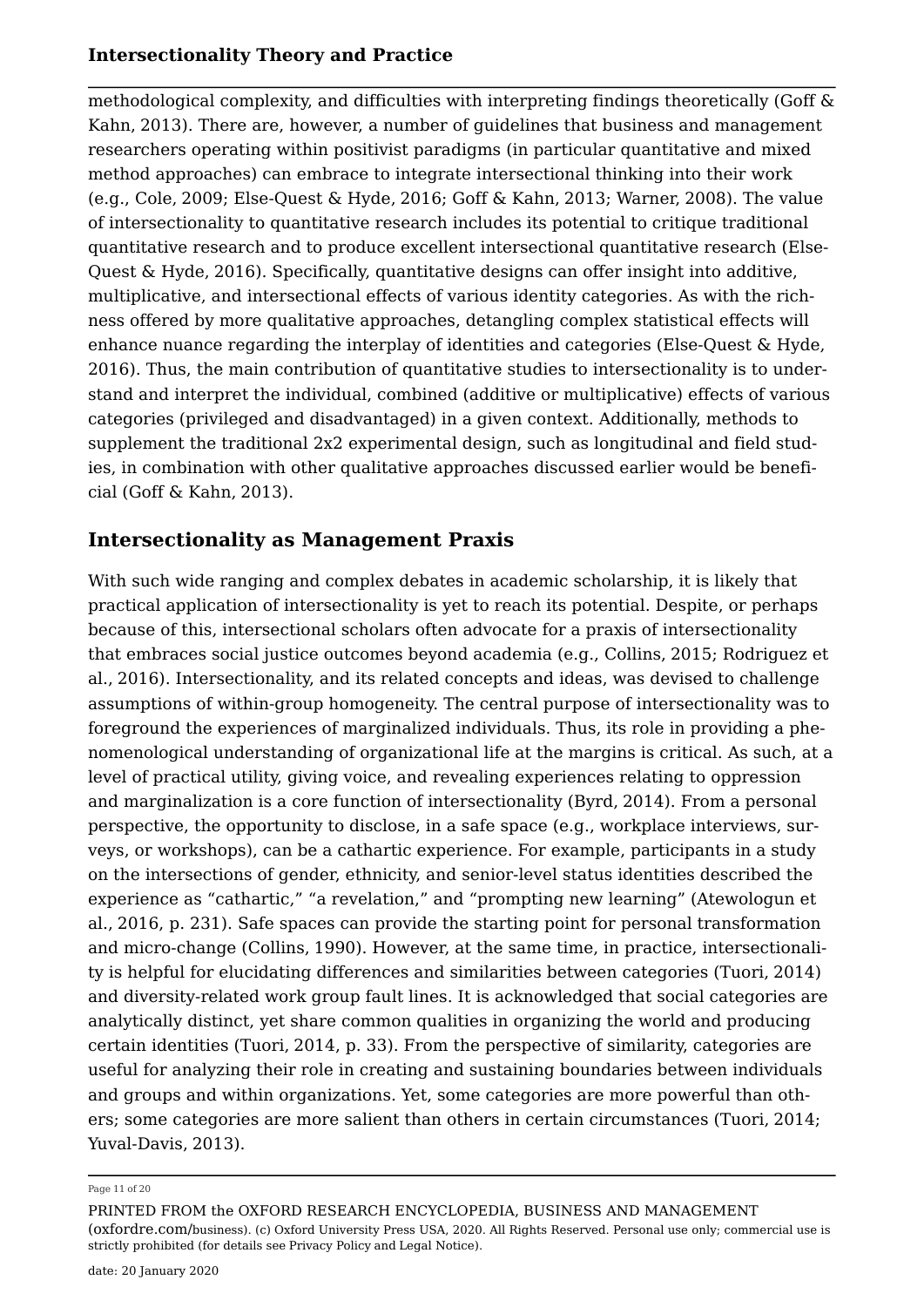Beyond the critical issue of voice and empowerment, intersectionality also brings important mainstream benefits to management and organization studies. The position of identity multiplicity and the presence of simultaneous power structures and processes affect a range of organizational outcomes. For example, stereotypes about dominance affect black and white women and men differently, such that black women (who are stereotyped as sassy) are permitted to display as much (i.e., high) dominance as white men, while still judged to be likeable and hirable. This is in contrast to the aggressive, hypermasculinized stereotype facing black men (see Livingston & Pearce, 2009; Livingston, Rosette, & Washington, 2012), and the double bind facing (white) women in positions of authority as they need to manage the tension of being seen both as warm and likeable and as competent and assertive (e.g., Jamieson, 1995; also, see Kang & Bodenhausen, 2015, for review). Despite the practical implications of intersectionality at work, when people think about targets of gender discrimination, they imagine white women, and when they think of targets of racism, they think of black men (Goff & Kahn, 2013), suggesting that many of these intersectional effects may be overlooked in organizations.

Additionally, people with more than one disadvantaged identity suffer a significantly greater pay penalty compared to those with a single disadvantage (Woodhams, Lupton, & Cowling, 2015A). Also, men with disadvantaged identities (a disability or ethnic minority status) are disproportionally more likely than other men, as well as their female counterparts, to be in female-dominated low-status work (Woodhams, Lupton, & Cowling, 2015B). When multiple minority individuals are clustered in certain parts of the organization, employers and employees face such challenges as increased conflict, lower team satisfaction, and lower performance (see Kang & Bodenhausen, 2015). Further, fault lines that split teams into relatively homogeneous subgroups based on multiple simultaneous membership of specific groups are associated with conflict and lower performance (Bezrukova et al., 2016; Thatcher et al., 2003). These practical issues around assessment bias, pay differentials, performance, well-being, and conflict, surfaced by attention to intersectional praxis, are critical for HR practitioners and organizational leaders to address.

Finally, the significant value added by intersectionality is its capacity for real-world change. Intersectionality offers the terminology and insights necessary to advance social justice and to enact social change by promoting privilege awareness and encouraging ally behavior. Ally behavior entails dominant group members taking action for social change to challenge their own privilege at individual, community, and institutional levels (Case, Iuzzini, & Hopkins, 2012). Importantly, evidence suggests it is not merely awareness, but also a sense of self-efficacy and power to effect change that leads to ally behavior (Stewart, Latu, Branscombe, Phillips, & Denney, 2012).

#### Page 12 of 20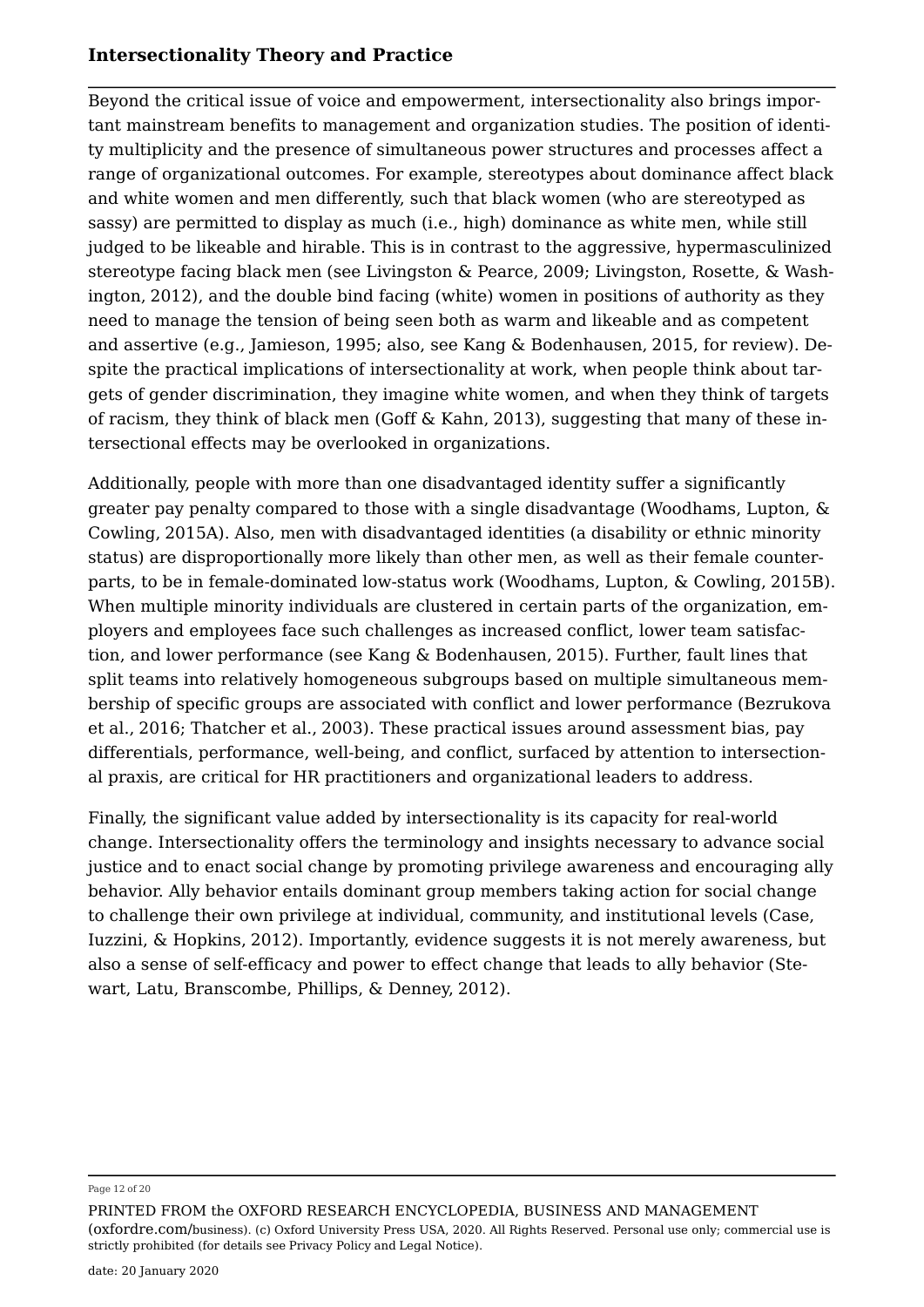# **Future Considerations for Intersectionality Theory and Practice**

Despite the significant contributions intersectionality offers for theory and practice in business and management, a central critique is that it has become a "catch all" (Salem, 2016). This case emerges because the framework straddles two domains of application, on the one hand is its use as an empowerment tool that makes visible structural oppression; on the other hand, this is contrasted with its potential as a broad tool extending to the center, for understanding simultaneous locations. Similarly, Nash calls out the uneasy tension between whether intersectionality "is a theory of marginalised subjectivity or a generalised theory of identity" (2008, p. 10). As highlighted previously, the benefits of an identity-based approach to intersectionality is that it advances understanding of how people position and are positioned by others with respect to multiple categories (Nash, 2008). Warner and colleagues (2016, p. 174) caution against the trend of mainstreaming intersectionality, in which they accuse researchers of having flattened the term through emphasis on individual identities, with little reference to its original sociopolitical and emancipatory aims. Salem's (2016) similar accusation is that as a "travelling theory" intersectionality has lost its critical edge, and that power has disappeared. Her perspective is that intersectionality has been co-opted by liberal feminism in a way similar to how diversity was embraced and commercialized under managerialism. Salem (2016) argues for a need to bring power back to the core, and highlights the role of Marxist feminism (which examines how social relations, including race and gender, are co-constituted and how these relations are tied to production). She also advocates a turn to the Global South for further insight due to this region's experience of theorizing the role of the state and nationalism and imperialism, among others, which are theorized and analyzed in transnational Marxism. Additionally, to retain its relevance as an identity-based framework, the future of intersectionality would entail grappling with non-binary categories, such as multi-racial heritage and non-binary gender/transgender identities, as well as the spectrum of disabilities.

One perspective gained from treating intersectionality as a generalized theory of being and positionality is that it acknowledges each individual's multiple positionalities across various axes of disadvantage and advantaged. This reveals the complicity of privilege in experiences of oppression. Privilege is a relational concept pertinent to social groupings and classifications and involves unearned benefits afforded to powerful social groups within systems of oppression (Case et al., 2012); it is thus inescapably and intrinsically intertwined theoretically with intersectionality. While intersectionality is established as a useful framework for examining disadvantages and multiple oppressions, it has yet to reach similar levels of success in theorizing about multiple privileges and the intertwining of marginality with unearned advantage. Despite the seminal work on privilege in the 1980s (McIntosh, 1988), there has been relatively little theoretical advancement of privilege. Privilege and disadvantage are deemed "inseparable, as co-dependent structural forces" (Case et al., 2012, p. 4). An area robust for future development is movement away from the deficiency models of intersectionality, toward encouraging and analyzing mind

#### Page 13 of 20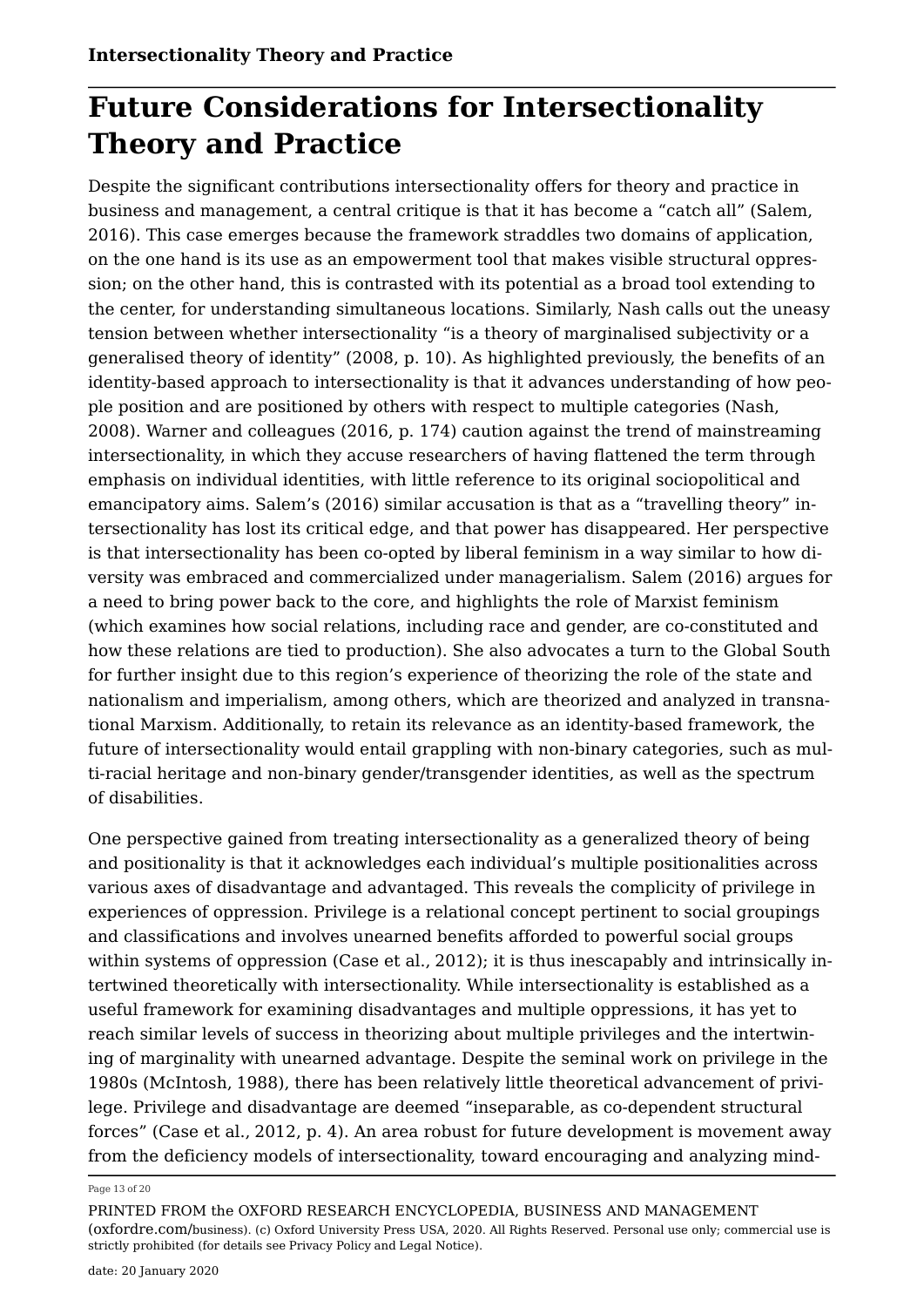fully the simultaneous forces of privilege and penalty in the workplace (Rodriguez et al., 2016). Admittedly, grappling with privilege is challenging due to its invisibility. However, forms of it may be more visible when examined in combination with marginalization (Atewologun & Sealy, 2014). Current research suggests that psychological processes underlying motivations to deny or acknowledge one's dominant group privilege may be quite similar across different identity domains, such as white ethnicity, male gender, and heterosexual orientation (see Case et al., 2012). There remains much merit in expanding our notions of intersectionality to consider the ways in which the location of individuals at the nexus of multiple systems of oppression both empower and constrain experiences relative to others (Smith & Seedat Khan, 2016). Although there are "history of whiteness" studies in academic scholarship, much room remains for understanding parallel systems of privilege as well as the intersection between advantage and disadvantage. This includes the racial privilege that white feminists face and the class or educational privilege that African American scholars face (Smith & Seedat Khan, 2016). Such analyses are lacking in business, management and organizational studies.

Although privilege research can raise significant awareness in respondents to become advocates for social change, this may not be enough. Introducing the intersections of privilege with disadvantage is a key lens for activating ally behavior. For example, raising majority awareness of "plural experiences within hierarchies" (McIntosh, 2012, p. 199) increases empathy toward others' experiences of oppression of which one may have been previously unaware. This may also be the case for high status members of historically marginalized groups, such as able-bodied, heterosexual, minority professionals and executives (Atewologun & Sealy, 2014). Focus on intersectional privileges is not without its critiques, however. For example, Carastathis (2008, p. 28) points out the asymmetrical response to *black woman* compared to *white man*, which is due to the fact that "whiteness and maleness are already co-extensive or mutually implicated." Therefore, in Carastathis' (2008) view, an intersectional analysis of *white man* is redundant, as it offers nothing more to our understanding of the concept. Arguably, the need to engage with and support privilege studies is that what we know about society is at best, partial and even inaccurate if privilege, in some form remains under-examined (McIntosh, 2012).

A final future consideration for intersectional analyses in business and management is to extend beyond traditional organizational boundaries. Rodriguez and colleagues (2016) highlight the importance of examining transnational processes and practices that sustain marginalization and privilege more broadly. Thus, multidisciplinary insights abound from migration, globalization, expatriation, varieties of capitalism, and transnational feminisms, although these are still underutilized.

# **Conclusion**

In conclusion, intersectionality continues to wield a breadth, depth, complexity, and nuance in our understanding of how work and workplaces are experienced and organized. As a theoretical framework and a practical tool, it makes a unique contribution to advanc

Page 14 of 20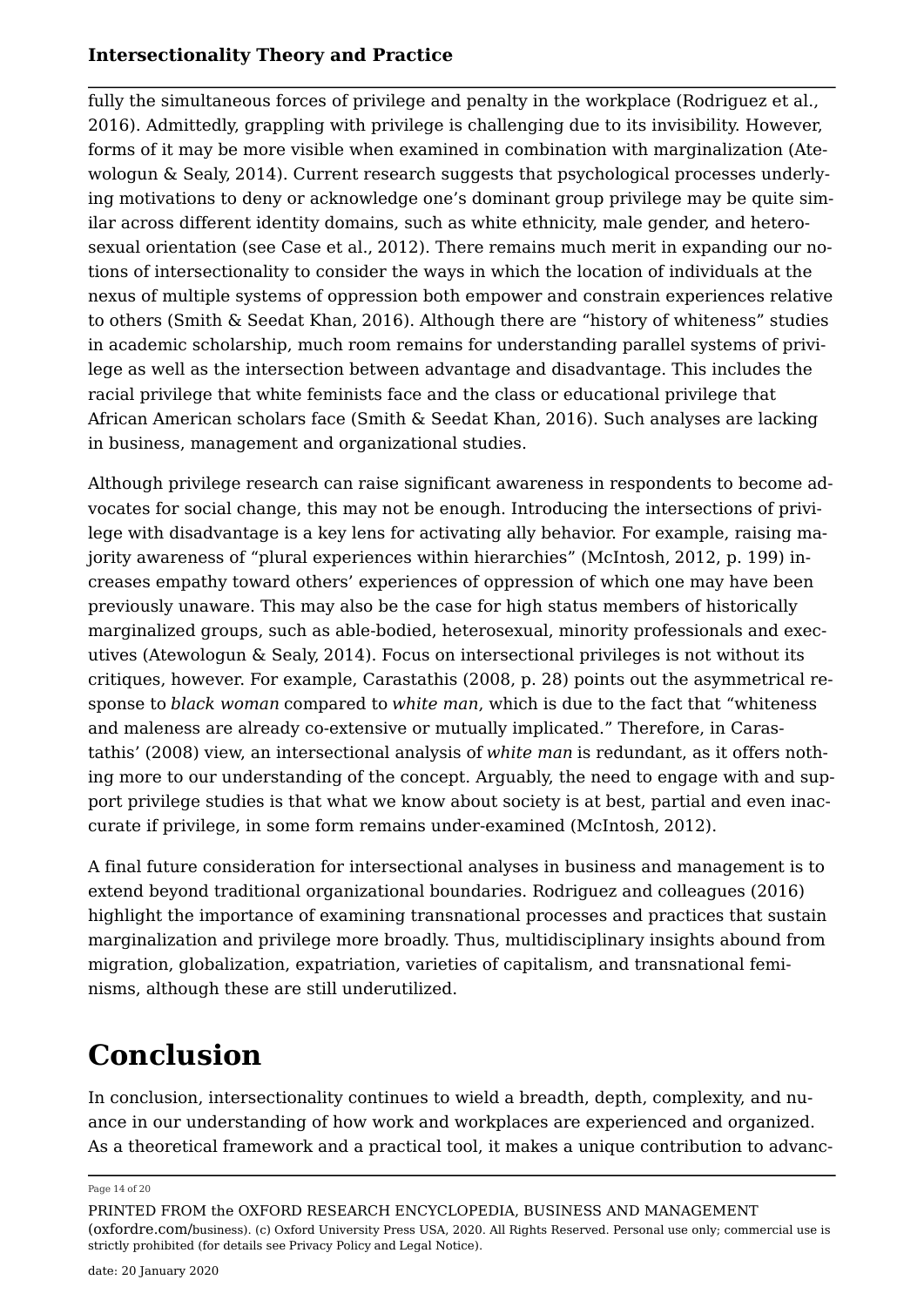ing understanding and empowering marginalized groups in the context of management, organizations, and beyond. While this flexibility is embraced by its current adopters, perhaps its applications across management research and practice will converge in scope over time as the concept matures. There remains much potential to contribute to dismantling power structures, revealing the power of social context and untangling the complexity of human behaviors using intersectionality in business and management theory and in practice.

## **References**

Acker, J. (1990). Hierarchies, jobs, bodies: A theory of gendered organizations. *Gender and Society*, *4*(2), 139–158.

Acker, J. (2006). Inequality regimes, gender, class, and race in organizations. *Gender and Society*, *20*(4), 441–464.

Acker, J. (2009). From glass ceiling to inequality regimes. *Sociologie du Travail*, *51*(2), 199–217.

Acker, J. (2011). Theorizing gender, race, and class in organizations. In E. L. Jeannes, D. Knights, & P. Y. Martin (Eds.), *Handbook of Gender, Work, and Organization* (pp. 65–80). Chichester, UK: Wiley & Sons.

Adib, A., & Guerrier, Y. (2003). The interlocking of gender with nationality, race, ethnicity, and class: The narratives of women in hotel work. *Gender, Work, & Organization*, *10*(4), 413–432.

Alexander-Floyd, N. G. (2012). Disappearing acts: Reclaiming intersectionality in the social sciences in a post-Black feminist era. *Feminist Formations*, *24*(1), 1–25.

Anthias, F. (2013). Intersectional what? Social divisions, intersectionality, and levels of analysis. *Ethnicities*, *13*(1), 3–19.

Atewologun, D. (2011). *An examination of senior Black, Asian, and Minority Ethnic women and men's identity work following episodes of identity salience at work*. PhD Thesis. Cranfield University, UK.

Atewologun, D. (2014). **Sites of intersectional identity salience**. *Gender in Management: An International Journal*, *29*(5), 277–290.

Atewologun, D., & Mahalingam, R. (2018). Intersectional reflexivity: Methodological challenges and possibilities for qualitative equality, diversity, and inclusion research. In R. Bendl, L. Booysen, & Judith Pringle (Eds.), *Handbook of Research Methods on Diversity Management, Equality, and Inclusion at Work*. Cheltenham, UK: Edward Elgar.

Atewologun, D., & Sealy, R. (2014). Experiencing privilege at ethnic, gender, and senior intersections, *Journal of Managerial Psychology*, *29*(4), 423–439.

Page 15 of 20

PRINTED FROM the OXFORD RESEARCH ENCYCLOPEDIA, BUSINESS AND MANAGEMENT (oxfordre.com/business). (c) Oxford University Press USA, 2020. All Rights Reserved. Personal use only; commercial use is strictly prohibited (for details see Privacy Policy and Legal Notice).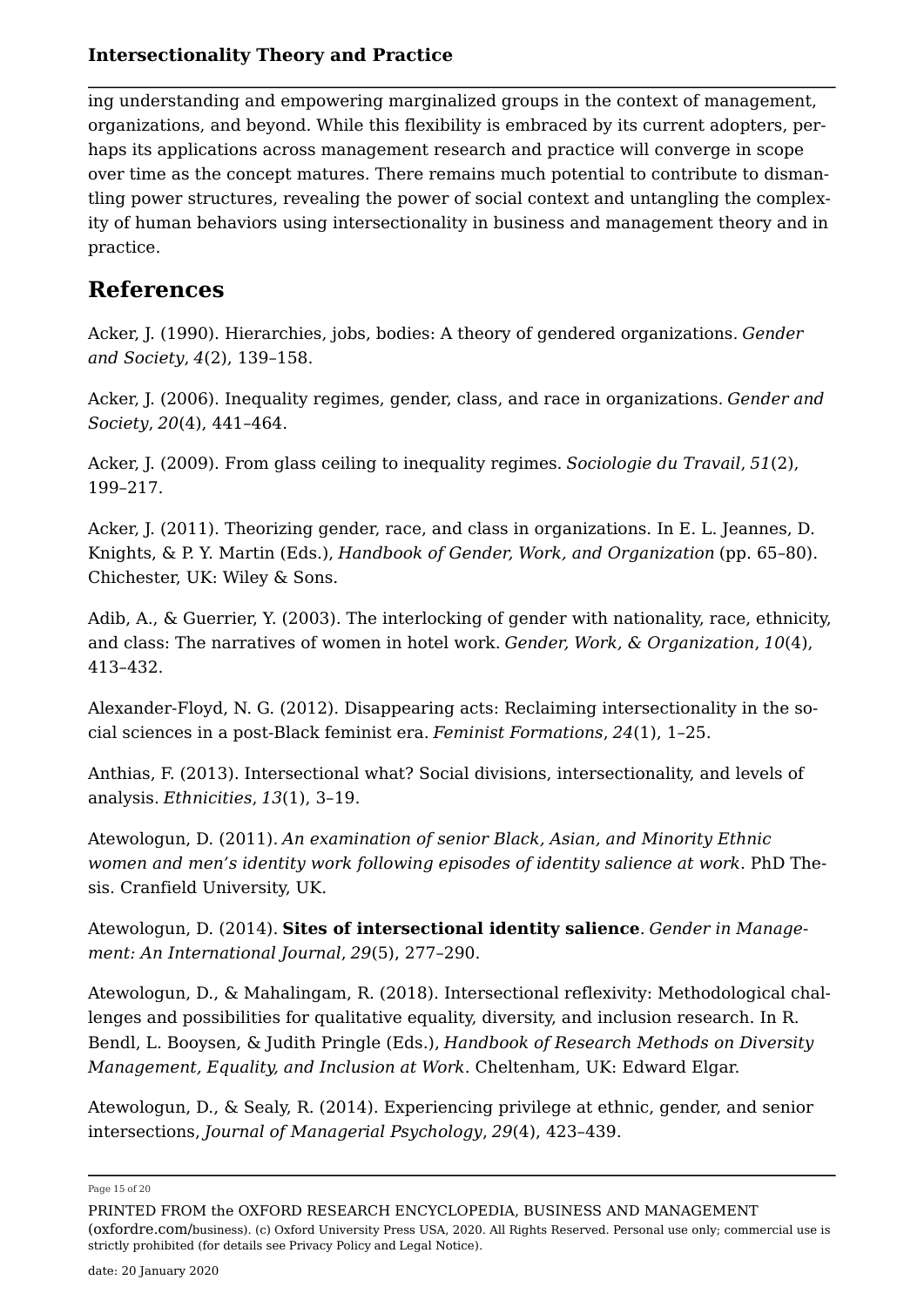Atewologun, D., Sealy, R., & Vinnicombe, S. (2016). Revealing intersectional dynamics in organizations: Introducing 'intersectional identity work'. *Gender, Work & Organization*, *23*(3), 223–247.

Bezrukova, K., Spell, C. S., Caldwell, D., & Burger, J. M. (2016). A multilevel perspective on faultlines: Differentiating the effects between group- and organizational-level faultlines. *Journal of Applied Psychology*, *101*(1), 86.

Bradley, H., & Healy, G. (2008). *Ethnicity and gender at work: Inequalities, careers, and employment relations*. The Future of Work Series. London, UK: Palgrave Macmillan.

Brewer, R. M., Conrad, C. A., & King, M. C. (2002). The complexities and potential of theorizing gender, caste, race, and class. *Feminist Economics*, *8*(2), 3–17.

Browne, I., & Misra, J. (2003). The intersection of gender and race in the labor market, *Annual Review of Sociology*, *29*(1), 487–513.

Byrd, M. Y. (2014). Diversity issues exploring "critical" through multiple lenses. *Advances in Developing Human Resources*, *16*(4), 515–528.

Carastathis, A. (2008). The invisibility of privilege: A critique of intersectional models of identity. *Ateliers de l'ethique*, *3*(2), 23–28.

Carrim, N. M. H., & Nkomo, S. M. (2016). **Wedding intersectionality theory and identity work in organizations: South African Indian women negotiating managerial identity**. *Gender, Work, & Organization*, *23*, 261–277.

Case, K. A., Iuzzini, J., & Hopkins, M. (2012). **Systems of privilege: Intersections, awareness, and applications**. *Journal of Social Issues*, *68*, 1–10.

Choo, H. Y., & Ferree, M. M. (2010). Practicing intersectionality in sociological research: A critical analysis of inclusions, interactions, and institutions in the study of inequalities. *Sociological Theory*, *28*(2), 129–149.

Clarke, A. Y., & McCall, L. (2013) Intersectionality and social explanation in social science research. *Du Bois Review: Social Science Research on Race*, *10*(2), 349–363.

Cole, E. R. (2009). Intersectionality and research in psychology. *American Psychologist*, *64*(3), 170.

Cole, E. R., Avery, L. R., Dodson, C., & Goodman, K. D. (2012). Against nature: How arguments about the naturalness of marriage privilege heterosexuality. *Journal of Social Issues*, *68*(1), 46–62.

Collins, P. H. (1990). *Black feminist thought: Knowledge, consciousness, and the politics of empowerment*. New York: Routledge

Collins, P. H. (2015). Intersectionality's definitional dilemmas. *Annual Review of Sociology*, *41*, 1–20.

Page 16 of 20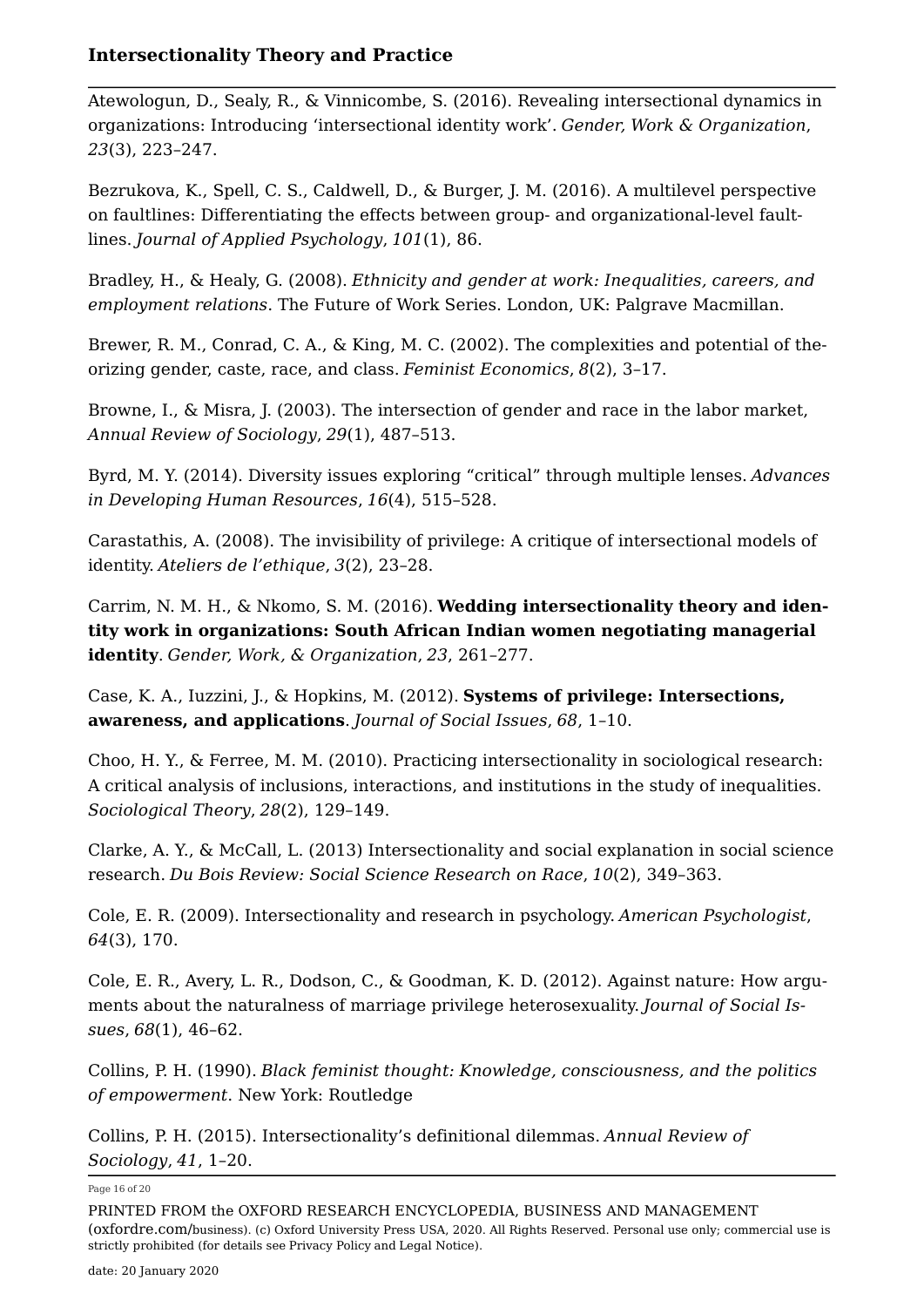Combahee River Collective. (1986). *The Combahee River Collective Statement*: *Black feminist organizing in the seventies and eighties*. Albany, NY: Kitchen Table.

Crenshaw, K. (1989). Demarginalizing the intersection of race and sex: A black feminist critique of antidiscrimination doctrine, feminist theory, and antiracist politics. University of Chicago Legal Forum, 139–167. Reprinted in *The Politics of Law:* A Progressive Critique, 195–217 (2nd ed., edited by David Kairys, Pantheon, 1990).

Crenshaw, K. (2015, September 24). **Why intersectionality can't wait**. *Washington Post*.

Dhamoon, R. K. (2011). Considerations on mainstreaming intersectionality. *Political Research Quarterly*, *64*(1), 230–243.

Edmondson, A. (1999). Psychological safety and learning behavior in work teams. *Administrative Science Quarterly*, *44*(2), 350–383.

Else-Quest, N. M., & Hyde, J. S. (2016). Intersectionality in quantitative psychological research II. Methods and techniques. *Psychology of Women Quarterly*, *40*(2), 155–170.

Essed, P. (1991). *Understanding everyday racism: An interdisciplinary theory* (Vol. 2). Thousand Oaks, CA: SAGE.

Espiritu, Y. L. (1997). *Asian American women and men: Labor, laws, and love*. Thousand Oaks, CA: SAGE.

Goff, P. A., & Kahn, K. B. (2013). How psychological science impedes intersectional thinking. *Du Bois Review: Social Science Research on Race*, *10*(2), 365–384.

Hancock, A. M. (2007). When multiplication doesn't equal quick addition: Examining intersectionality as a research paradigm. *Perspectives on Politics*, *5*(1), 63–79.

Hooks, B. (1981). *Ain't I a woman? Black women and feminism*. New York: Routledge.

Hulko, W. (2009). The time- and context-contingent nature of intersectionality and interlocking oppressions. *Affilia*, *24*(1), 44–55.

Hull, A. G., Hull, G. T., Bell-Scott, P., & Smith, B. (Eds.). (1982). *All the women are white, all the blacks are men: But some of us are brave*. Black women's studies. New York: Feminist Press.

Jamieson, K. H. (1995). *Beyond the double bind: Women and leadership*. New York: Oxford University Press.

Kang, S. K., & Bodenhausen, G. V. (2015). Multiple identities in social perception and interaction: Challenges and opportunities. *Annual Review of Psychology*, *66*, 547–574.

Knapp, G. A. (2005). Race, class, gender: Reclaiming baggage in fast travelling theories. *European Journal of Women's Studies*, *12*(3), 249–265.

(oxfordre.com/business). (c) Oxford University Press USA, 2020. All Rights Reserved. Personal use only; commercial use is strictly prohibited (for details see Privacy Policy and Legal Notice).

Page 17 of 20

PRINTED FROM the OXFORD RESEARCH ENCYCLOPEDIA, BUSINESS AND MANAGEMENT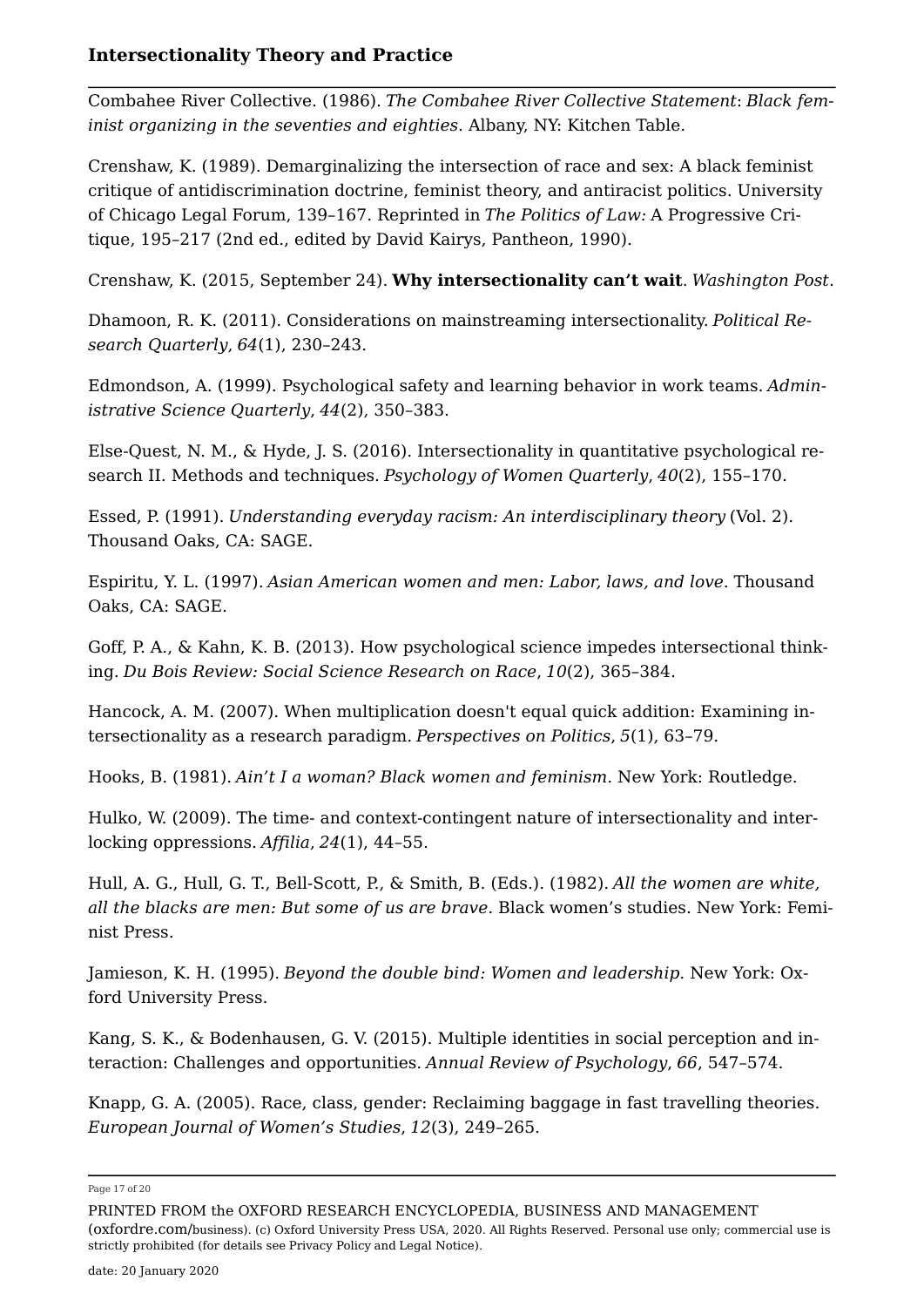Lau, D. C., & Murnighan, J. K. (1998). Demographic diversity and faultlines: The compositional dynamics of organizational groups. *Academy of Management Review*, *23*(2), 325– 340.

Livingston, R. W., & Pearce, N. A. (2009). The teddy-bear effect: Does having a baby face benefit black chief executive officers? *Psychological Science*, *20*(10), 1229–1236.

Livingston, R. W., Rosette, A. S., & Washington, E. F. (2012). Can an agentic black woman get ahead? The impact of race and interpersonal dominance on perceptions of female leaders. *Psychological Science*, *23*(4), 354–358.

Loseke, D. R. (2007). The study of identity as cultural, institutional, organizational, and personal narratives: Theoretical and empirical integrations. *The Sociological Quarterly*, *48*(4), 661–688.

McCall, L. (2005). The complexity of intersectionality. *Signs: Journal of Women in Culture and Society*, *30*(3), 1771–1800.

McIntosh, P. (1988). *White privilege and male privilege: A personal account of coming to see correspondences through work in women's studies*. Working Paper No. 189. Wellesley, MA: Wellesley Centers for Women.

McIntosh, P. (2012). Reflections and future directions for privilege studies. *Journal of Social Issues*, *68*(1), 194–206.

Meyer, D. (2012). An intersectional analysis of lesbian, gay, bisexual, and transgender (LGBT) people's evaluations of anti-queer violence. *Gender & Society*, *26*(6), 849–873.

Nash, J. C. (2008). Re-thinking intersectionality. *Feminist Review*, *89*(1), 1–15.

Pompper, D. (2007). The gender-ethnicity construct in public relations organizations: Using feminist standpoint theory to discover Latinas' realities. *The Howard Journal of Communications*, *18*(4), 291–311.

Risman, B. J. (2004). **Gender as a social structure: Theory wrestling with activism**. *Gender & Society*, *18*, 429–450.

Rodriguez, J. K., Holvino, E., Fletcher, J. K., & Nkomo, S. M. (2016). The theory and praxis of intersectionality in work and organisations: Where do we go from here? *Gender, Work, and Organization*, *23*(3), 201–222.

Salem, S. (2016). **Intersectionality and its discontents: Intersectionality as traveling theory**. *European Journal of Women's Studies*.

Smith, R., & Seedat Khan, M. (2016). Gender. In J. Ferrante-Wallace, M. Seedat Khan, Z. L. Jansen, & R. Smith (Eds.), *Sociology: A South African perspective* (pp. 98–123). London: Cengage Learning (Emea).

Page 18 of 20

PRINTED FROM the OXFORD RESEARCH ENCYCLOPEDIA, BUSINESS AND MANAGEMENT (oxfordre.com/business). (c) Oxford University Press USA, 2020. All Rights Reserved. Personal use only; commercial use is strictly prohibited (for details see Privacy Policy and Legal Notice).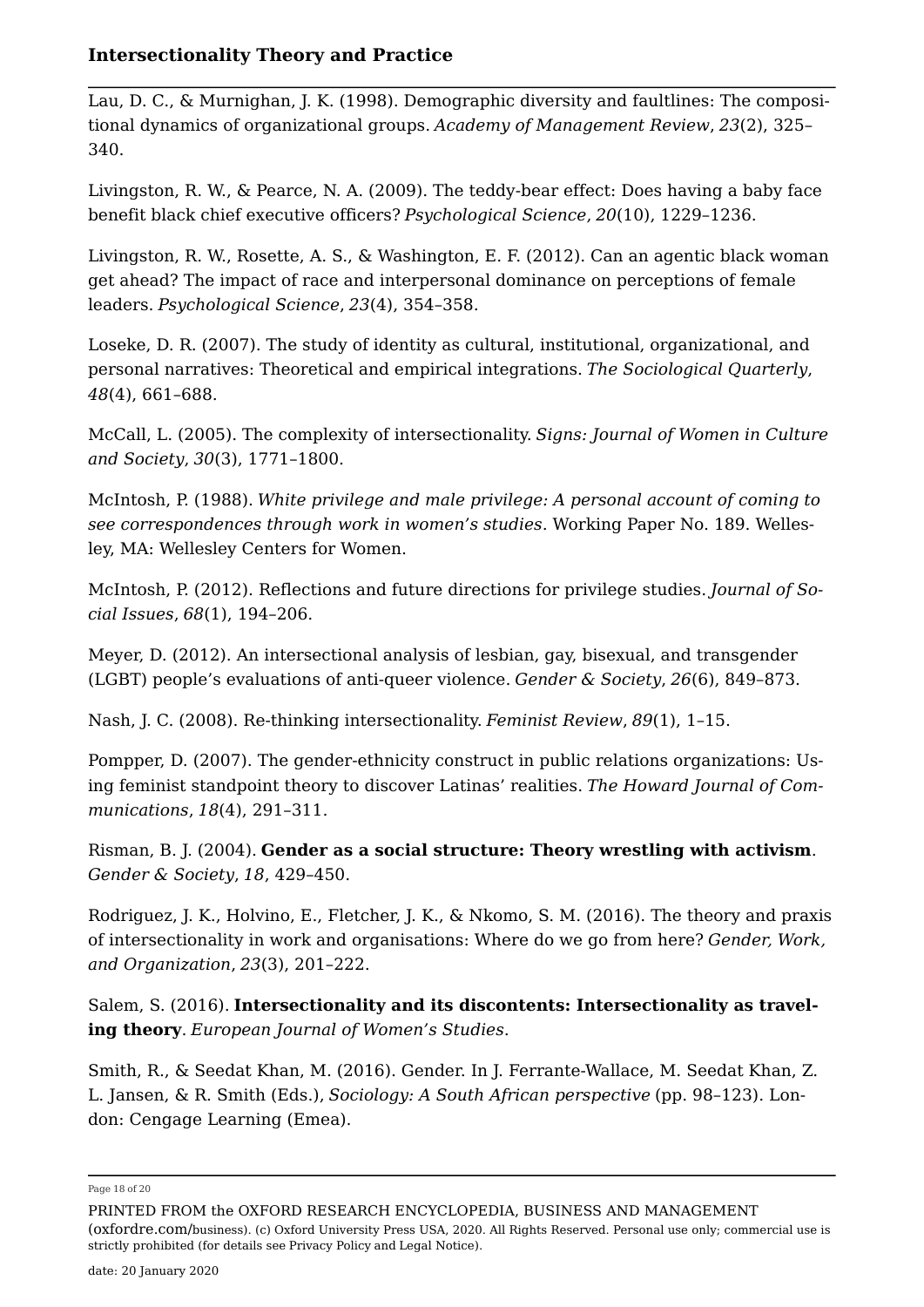Stewart, T. L., Latu, I. M., Branscombe, N. R., Phillips, N. L., & Denney H. T. (2012). White privilege awareness and efficacy to reduce racial inequality improve white Americans' attitudes toward African Americans. *Journal of Social Issues*, *68*(1), 11–27.

Syed, J. (2007). "The other woman" and the question of equal opportunity in Australian organizations. *International Journal of Human Resource Management*, *18*(11), 1954–1978.

Tatli, A., & Özbilgin, M. F. (2012). An emic approach to intersectional study of diversity at work: A Bourdieuan framing. *International Journal of Management Reviews*, *14*(2), 180– 200.

Thatcher, S. M., Jehn, K. A., & Zanutto, E. (2003). Cracks in diversity research: The effects of diversity faultlines on conflict and performance. *Group Decision and Negotiation*, *12*(3), 217–241.

Tuori, A. (2014). **Doing intersectional identity work: Social categories, inequalities, and silences**. PhD thesis, Hanken School of Economics.

United Nations. *Gender and racial discrimination: Report of the Expert Group Meeting*, November 21–24, 2000, Zagreb, Croatia.

de Vries, K. M. (2015). Transgender people of color at the center: Conceptualizing a new intersectional model. *Ethnicities*, *15*(1), 3–27.

Warner, L. R. (2008). A best practices guide to intersectional approaches in psychological research. *Sex Roles*, *59*(5–6), 454–463.

Warner, L. R., Settles, I. H., & Shields, S. A. (2016). Invited reflection intersectionality as an epistemological challenge to psychology. *Psychology of Women Quarterly*, *40*(2), 171– 176.

Woodhams, C., Lupton, B., & Cowling, M. (2015a). The snowballing penalty effect: Multiple disadvantage and pay. *British Journal of Management*, *26*(1), 63–77.

Woodhams, C., Lupton, B., & Cowling, M. (2015b). The presence of ethnic minority and disabled men in feminised work: Intersectionality, vertical segregation, and the glass escalator. *Sex Roles*, *72*(7–8), 277–293.

Young, R. A., & Collin, A. (2004). Introduction: Constructivism and social constructionism in the career field. *Journal of Vocational Behavior*, *64*(3), 373–388.

Yuval-Davis, N. (2013). *A situated intersectional everyday approach to the study of bordering*. Working paper no. 2. Euroborderscapes. European Commission.

#### **Doyin Atewologun**

Queen Mary University, London School of Business and Management

#### Page 19 of 20